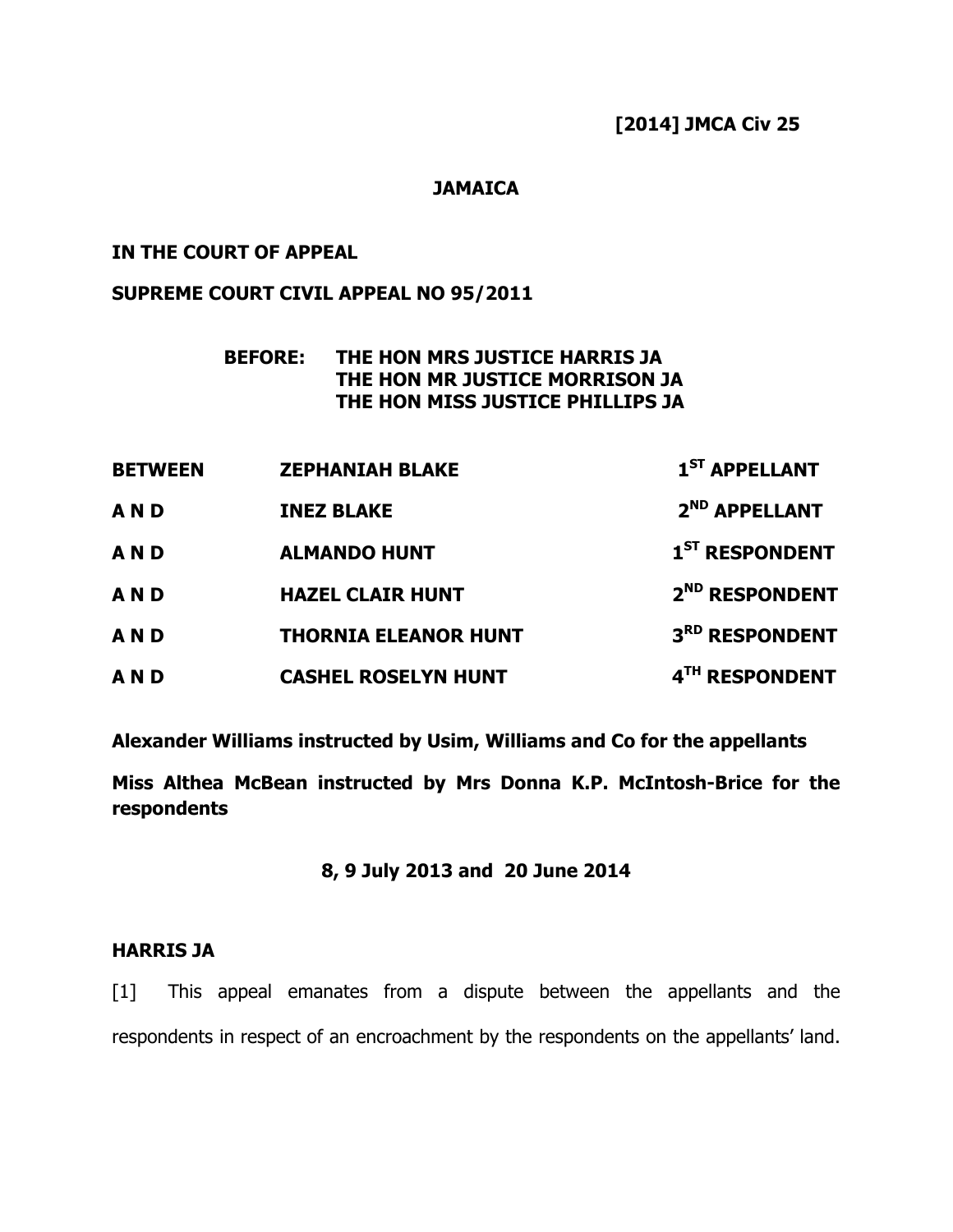The appellants now challenge the following decision of Brooks J (as he then was) made in favour of the respondents:

"It is therefore declared that:

1. The Defendants are the beneficial owners of all that parcel of land, hereinafter called 'the property', comprising 123.312 square metres being the parcel of land identified as section 10A on the survey plan prepared by Llewelyn Allen and Associates, commissioned land surveyors from a survey conducted on 27 March 2010 and being a part of the land comprised in Certificate of Title registered at Volume 1015 Folio 678 of the Register Book of Titles;

2. The Claimants hold their interest in the property on trust for the Defendants.

It is also ordered that:

- 1. judgment for the Defendants on the claim and the counterclaim;
- 2. the Claimants are hereby restrained, by themselves or by their servants and/or agents or in any manner howsoever, from removing, relocating, destroying or interfering in any manner with the boundary fence located between lots 10 and 11 Clanhope Drive, [sic] Golden Spring, in the parish of Saint Andrew;
- 3. The Registrar of Titles shall rectify the Certificates of Title registered at Volume 1015 Folio 678 and Volume 1020 Folio 166 in accordance with the declarations herein contained;
- 4. Liberty to apply;
- 5. Costs to the Defendants to be taxed if not agreed."

On 9 July 2013, we dismissed the appeal and awarded costs to the respondents to be agreed or taxed.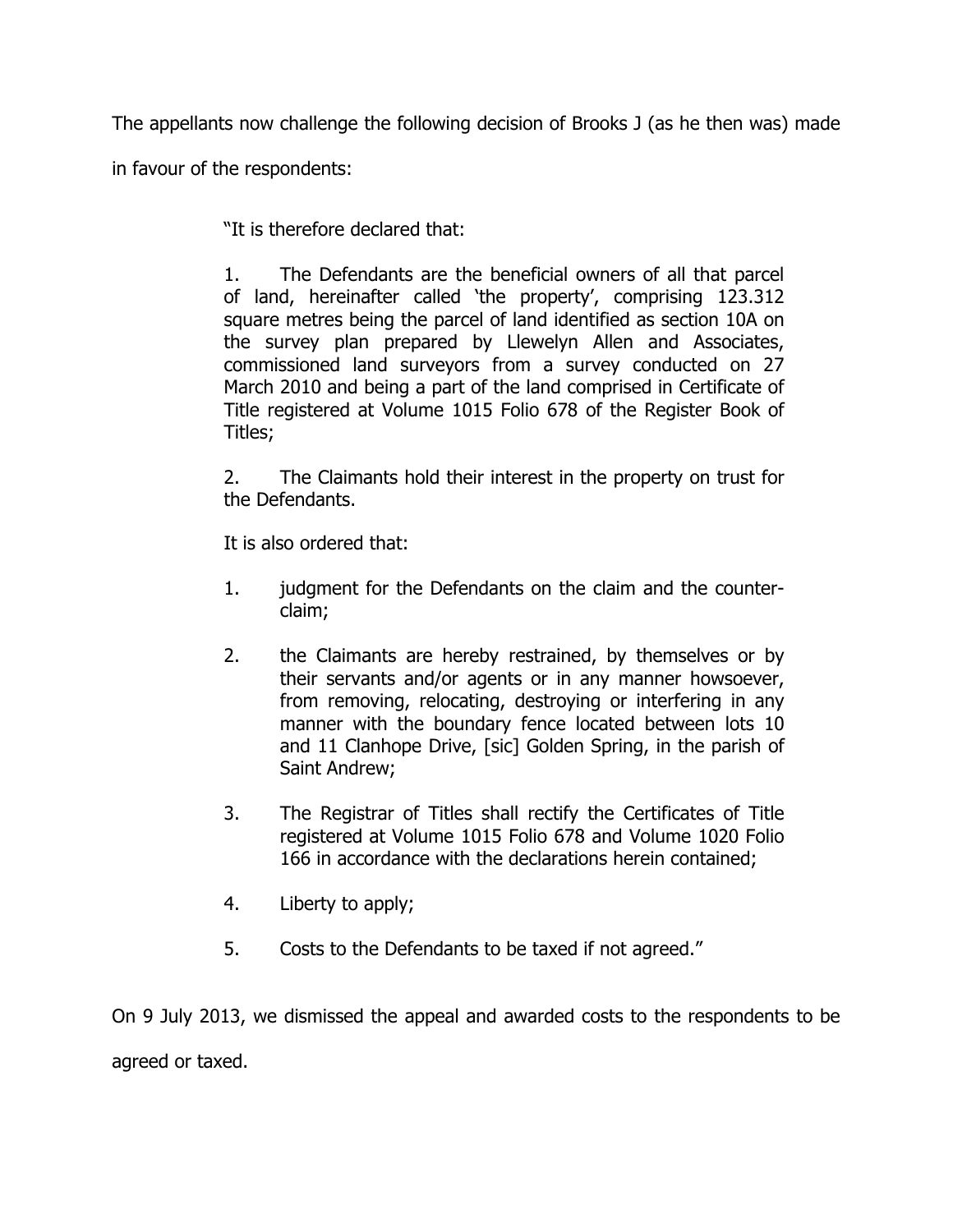[2] The appellants are the registered proprietors of lot 10 Canthope Drive, Golden Spring, in the parish of Saint Andrew, registered at Volume 1015 Folio 678. The respondents are the owners of adjoining property, 11 Canthope Drive, registered at Volume 1020 Folio 166. A surveyor's report dated 10 December 2007, which was exhibited in evidence, shows an encroachment of lot 11 on lot 10.

[3] On 8 April 2008, the appellants instituted proceedings against the respondents claiming an injunction and damages for trespass. The following was averred in paragraphs 4 to 6 of their particulars of claim:

- "4. In or about 1989, the  $1<sup>st</sup>$  Claimant on behalf both of [sic] Claimants requested that  $1<sup>st</sup>$  Defendant remove a metal fence which had then encroached on the Claimants [sic] said land at its eastern boundary which the  $1<sup>st</sup>$  Defendant consent to do.
- 5. In or about 2003, the  $1<sup>st</sup>$  Claimant discovered that the  $1<sup>st</sup>$ Defendant had removed the said metal fence to abate the trespass, but the  $1<sup>st</sup>$  Defendant, on behalf of himself, and the other Defendants, and either by themselves or through their servants and/or agents, wrongfully erected a new concrete fence upon the Claimants property without the consent of any of the Claimants. The said concrete fence encroaches upon the Claimants [sic] said land at its eastern boundary.
- 6. The Defendants threaten and intend unless restrained by the Honourable Court to continue to maintain the said concrete fence upon the Claimants [sic] said land."

[4] On 1 December 2009, the respondents filed a defence and ancillary claim paragraphs 4 to 8 of which read:

"4. The Defendants join issue with the Claimants [sic] claim in paragraph 4 of the Particulars of Claim and avers [sic] that they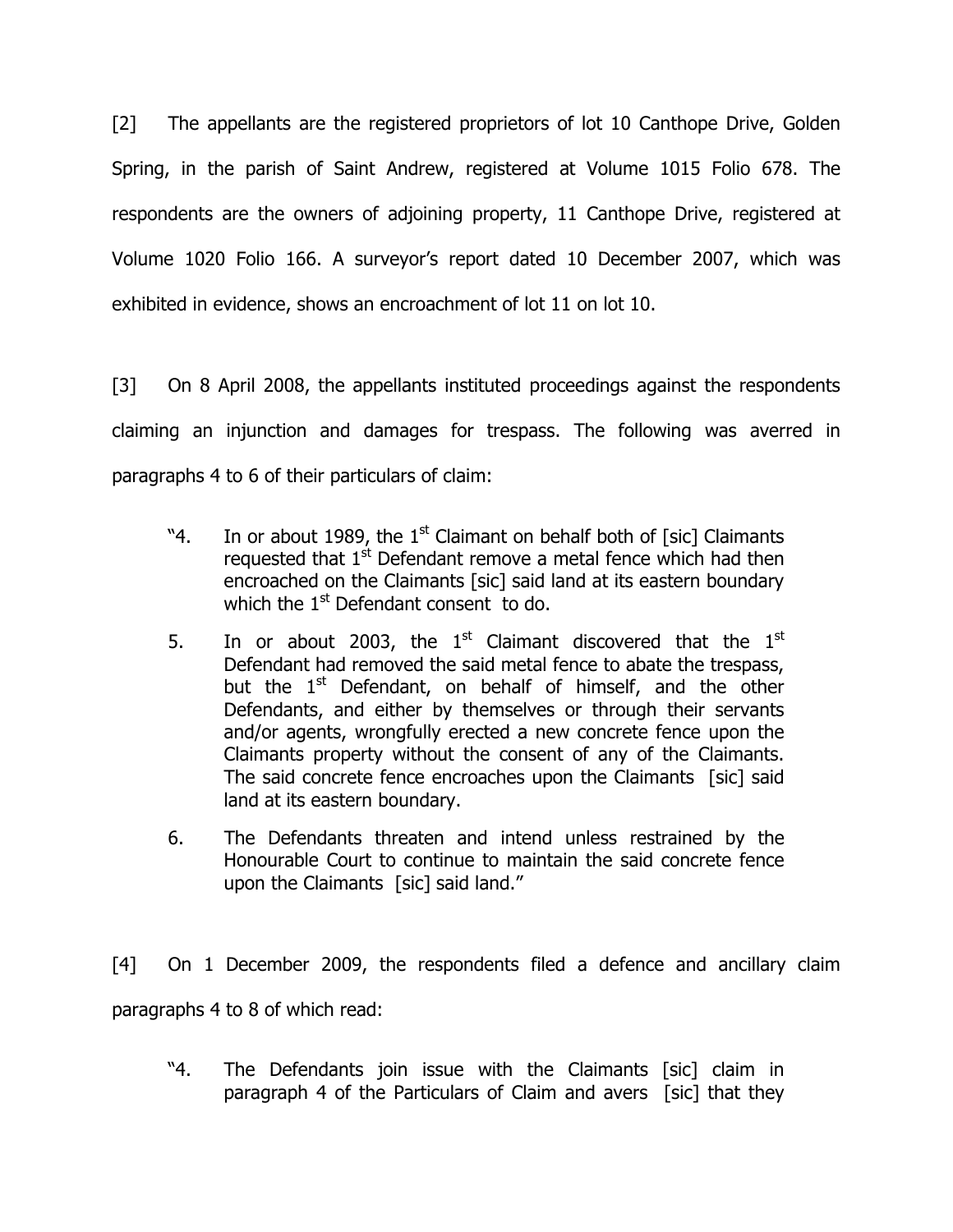never met the Claimants until the Claimants started to build in 1999 and at no time requested the  $1<sup>st</sup>$  Defendant to remove a metal fence.

- 5. The Defendants denies [sic] the Claimants [sic] allegations in paragraph 5 of the Claim and avers that in 1967 the  $1<sup>st</sup>$  defendant purchased the parcel of land referred to in paragraph 2 hereof with the metal fence already installed and in July 2002 he invited the 2<sup>nd</sup> Claimant to contribute to the re placement of the said metal fence with a concrete base and chain link on top which the 2<sup>nd</sup> Claimant agreed to pay but not immediately. The fence was completed in October, 2002.
- 6. The Defendants denies [sic] paragraph 6 of the Claimants [sic] claim and avers that the said concrete fence is upon the Defendants [sic] land and not the Claimants [sic] land as the Defendants have a proprietary interest in the said land and the Claimants hold part of the land registered in paragraph 1 hereof on trust for the Defendants.
- 7. In December, 2007 [sic] Surveyors [sic] notice was served on the 1<sup>st</sup> Defendant, copy attached and marked "H".
- 8 On 13<sup>th</sup> December, 2007 Defendants responded by serve [sic] on the Claimants of a letter with surveyors sketch plan dated December, 2007 copy attached and marked 'H2'."

[5] In their reply to the defence and ancilliary claim, the appellants averred as follows:

- "1. In response to paragraph 4, the Claimant's [sic] contend that they repeatedly instructed the  $1<sup>st</sup>$  Defendant to remove the fence, and to have it replaced by the proper boundary.
- 2. In response to paragraph 5, the Claimants contend that they agreed to contribution [sic] 50% of the price of removing and reerecting the fence, on the sole condition that the fence was placed on the correct boundary as reflected by the registered title to the lots of the Claimants and the Defendants.
- 3. Further the Claimants deny that the metal fence was erected in 1967, and will contend that insufficient time had run against the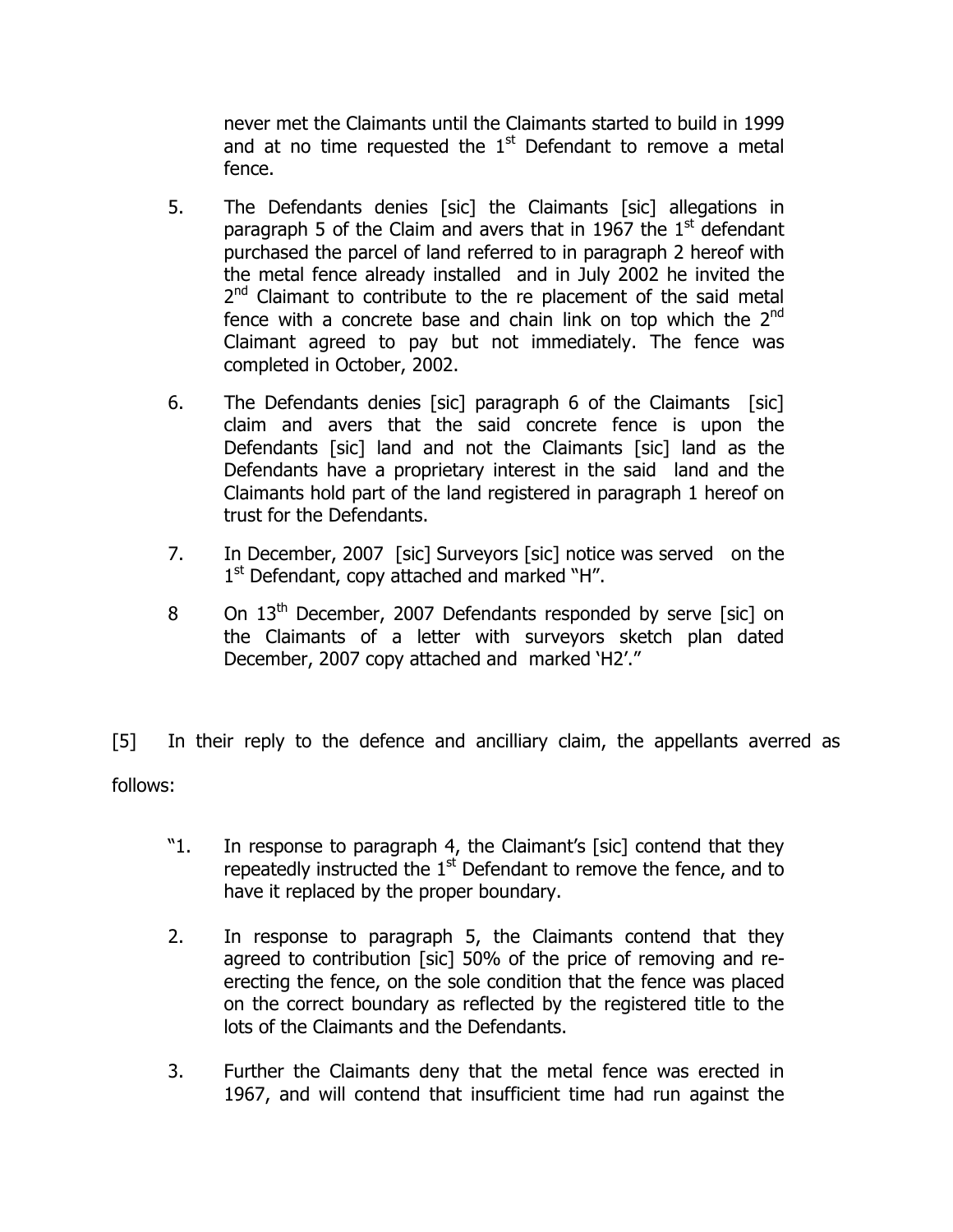Claimant [sic] for title to have been obtained by adverse possession and will contend that they never acquiesced in the Defendants obtaining the lands caught by the offending fence.

4. The Claimants therefore deny that the Defendants are entitled to any of the reliefs claimed by way of counterclaim."

### Appellants' evidence

[6] The  $1<sup>st</sup>$  appellant's evidence is that the purchase of his property commenced in 1989, at which time, his wife, the  $2<sup>nd</sup>$  appellant, and himself, were resident in London and were on a visit to Jamaica. At that time, he met the  $1<sup>st</sup>$  respondent and identified himself as the owner of lot 10 Canthope Drive. Subsequent to the payment of the deposit on the purchase price, he said that he was permitted by the vendor to enter into possession of the property. The fence separating the two properties then "consisted of wooden pegs with three barbed wires running across the pegs".

[7] He said that during the process of his acquisition of the property, it was his intention to secure a mortgage but this did not materialize as a survey of the land had been carried out which revealed the encroachment by a fence on his land. However, in cross-examination he stated that he did not obtain a survey when seeking to purchase the property. In 1990, on a visit to Jamaica, he inquired of the  $1<sup>st</sup>$  respondent his reason for preventing a surveyor from carrying out a survey. The  $1<sup>st</sup>$  respondent, he said, responded by saying that he had recently erected the fence and did not have sufficient funds to remove it.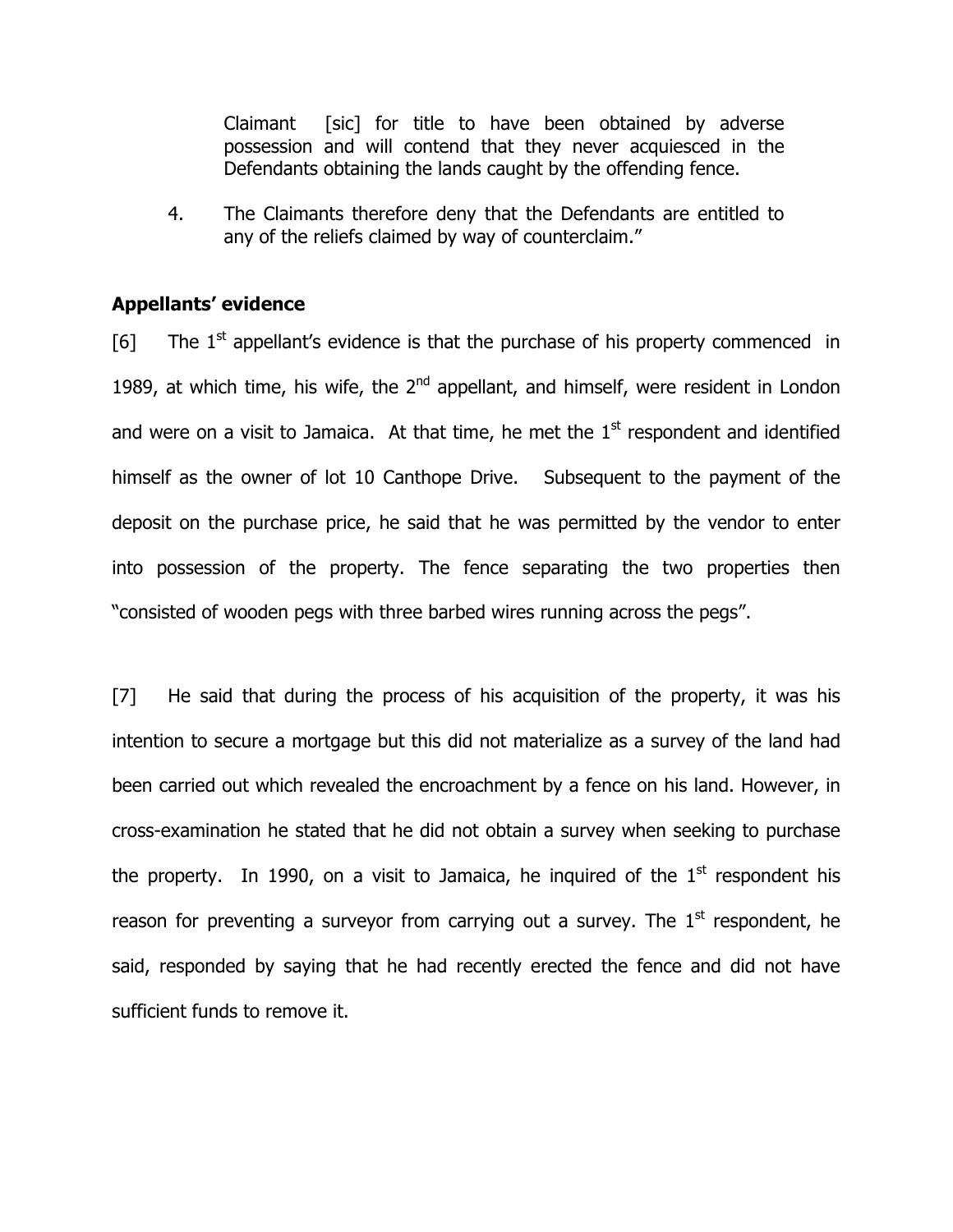[8] While on a further visit to Jamaica in 1991, prior to the completion of the sale of his property to him, he said he observed that the barbed wire fence was replaced by a mesh wire fence which appeared to have moved 10 feet into the land which he was purchasing and that some of the existing pegs had been removed. Being infuriated by this act of the respondents, he went to the  $1<sup>st</sup>$  respondent and demanded that he remove the fence but he refused to do so. He also said that on several other occasions he requested that the fence be removed, but to no avail.

[9] He went on to state, that in 2003, he endeavoured to secure a surveyor's report but the  $1<sup>st</sup>$  respondent refused the surveyor entry on his land, and in 2004 he observed that the  $1<sup>st</sup>$  respondent had constructed a concrete fence on his, the  $1<sup>st</sup>$ appellant's land six inch from the chain link fence. In 2007, after a survey had been done, a survey plan, which revealed the encroachment, was obtained by him (the  $1<sup>st</sup>$ appellant).

[10] He further stated that the  $1<sup>st</sup>$  respondent spoke to him about selling him a piece of his (the appellant's) land to build a road. He also asserted that the  $1<sup>st</sup>$  respondent offered to purchase the land where the fence was located, however, despite negotiations in this regard, the  $1<sup>st</sup>$  respondent reneged and subsequently informed him that his, (the  $1<sup>st</sup>$  appellant's) cost towards constructing a wall was \$150,000.00.

[11] The  $2<sup>nd</sup>$  appellant testified that the property was purchased in 1999 but when pressed, in cross-examination, stated that she was not quite sure of the date. When she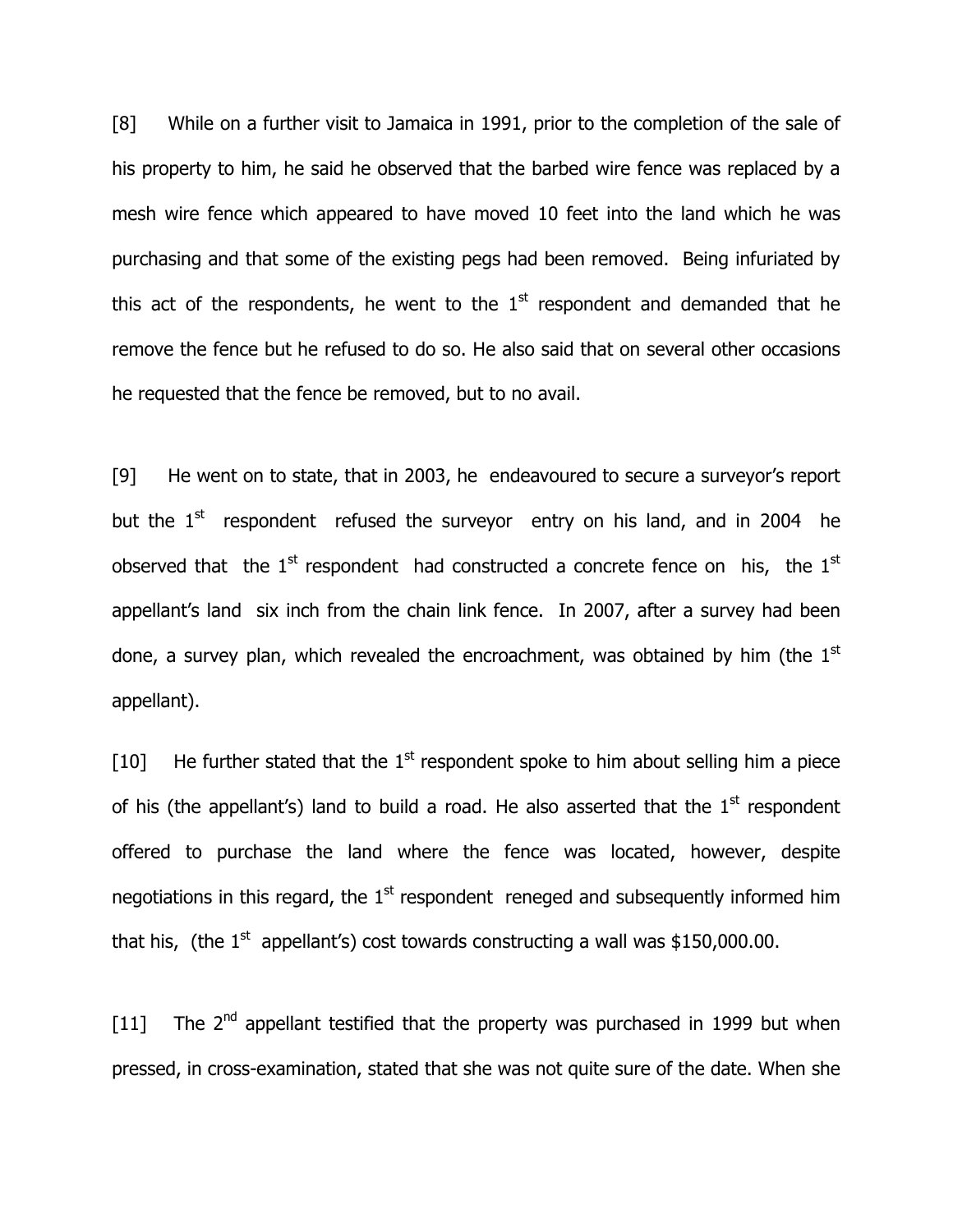first saw the fence, she declared, it was constructed from barbed wire supported by wooden posts. She was unsure of the time of her first encounter with the respondents, but said at that time they exchanged pleasantries. However, she had no further conversation with them until 2004 when the  $1<sup>st</sup>$  respondent informed her of his proposal to build a concrete fence, which he would place in the right boundary and would be requiring a contribution from her, but a price was not discussed.

[12] Thereafter, her husband and herself left for England but returned a month later at which time she observed that a new concrete fence had been constructed "a little over in her land".

[13] Mr Clinton Hanna (who testified that he was also known as Steve) stated that on or about 1994, he erected a concrete fence for the  $1<sup>st</sup>$  respondent which replaced an existing chain link fence. He related that Mr Hunt instructed him to affix the chain link fence on top of the concrete fence and to place the new fence 6 inches away from the chain link fence and from a water meter at the front of the respondents' property. About two and half years before the trial of the action the appellants requested him to demolish the wall. (The trial was held on 5 July 2011.)

#### Respondents' evidence

 $[14]$  The 1<sup>st</sup> respondent stated that his property was bought in 1967 and the fence between lots 10 and 11 had remained in the same position since the purchase of the property. The current wall, he said, is within the correct boundary and the original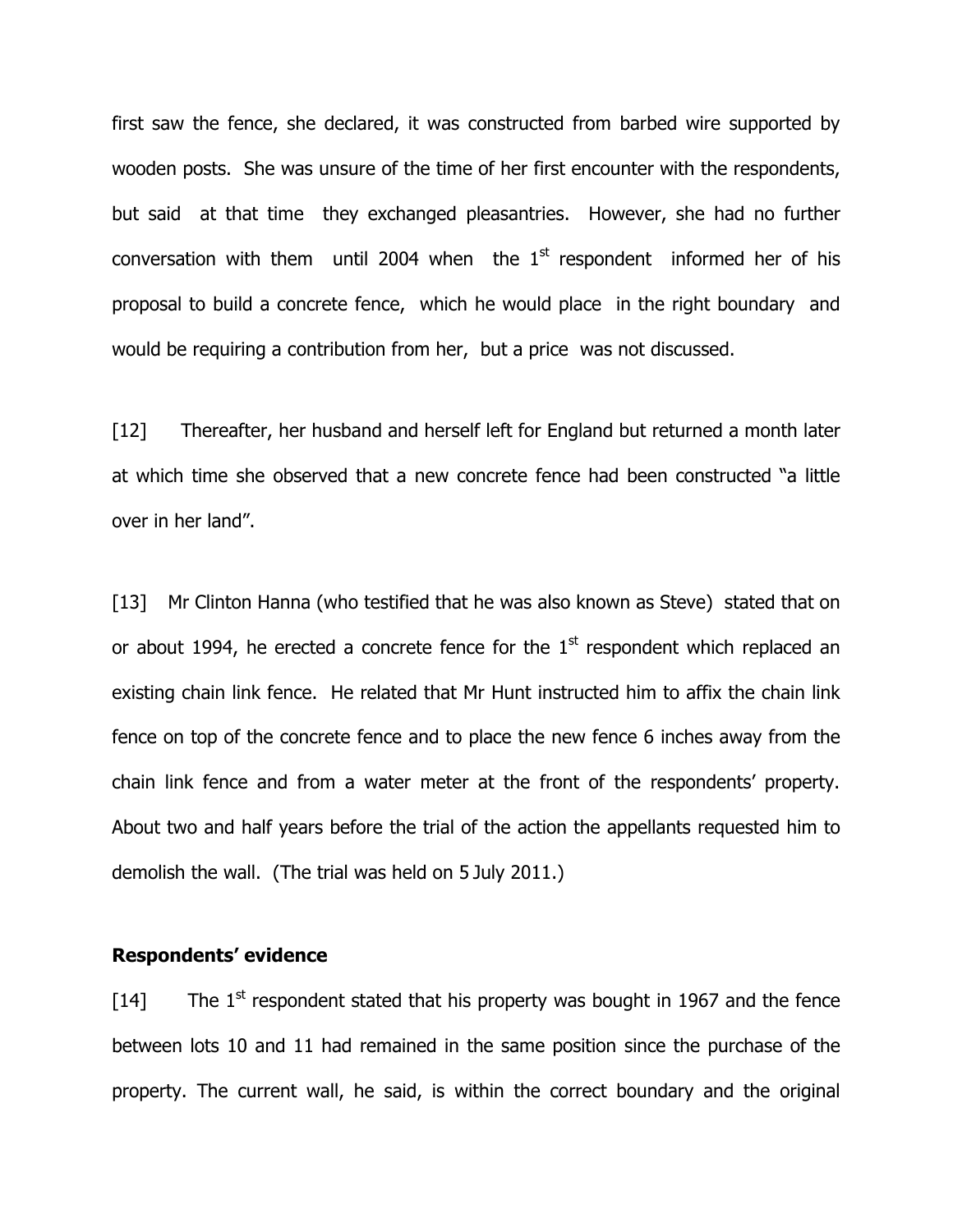fence was erected by the previous owners of their property and themselves. He went on to state that if the fence were to be re-positioned, a water meter on his side of his property would have had to be relocated.

[15] He further related that he did not meet the appellants until several years after the purchase of their (the appellants) property and that he had no conversation with them in 1989 about the removal of the fence. In 2003, he said, his wife and himself made a decision to construct a concrete fence and after informing the  $2^{nd}$  appellant of his intention to do so, sought a contribution from her towards the construction. She, having consented to the proposal, informed him that upon completion of the fence she should be so advised and she would then make a contribution, on completion of the fence wall. She failed to fulfill the promise.

[16] He went on to state that he only became aware of the encroachment in 2010, when he was so informed, after the survey of the property was done.

[17] The  $2^{nd}$  respondent testified that their property was bought in 1967 and when they moved to that property, due to certain security concerns, they agreed with the Browns, the previous owners of lot 10, to build a new fence replacing an existing old wire fence. That old fence was replaced, by a chain link fence, by them (the respondents) sometime during the 1970s. She said that Mr Brown, the previous owner of lot 10, acknowledged that a problem existed in respect of the fence adjoining the two properties. Mr Brown, she asserted, made the decision to allow the new fence to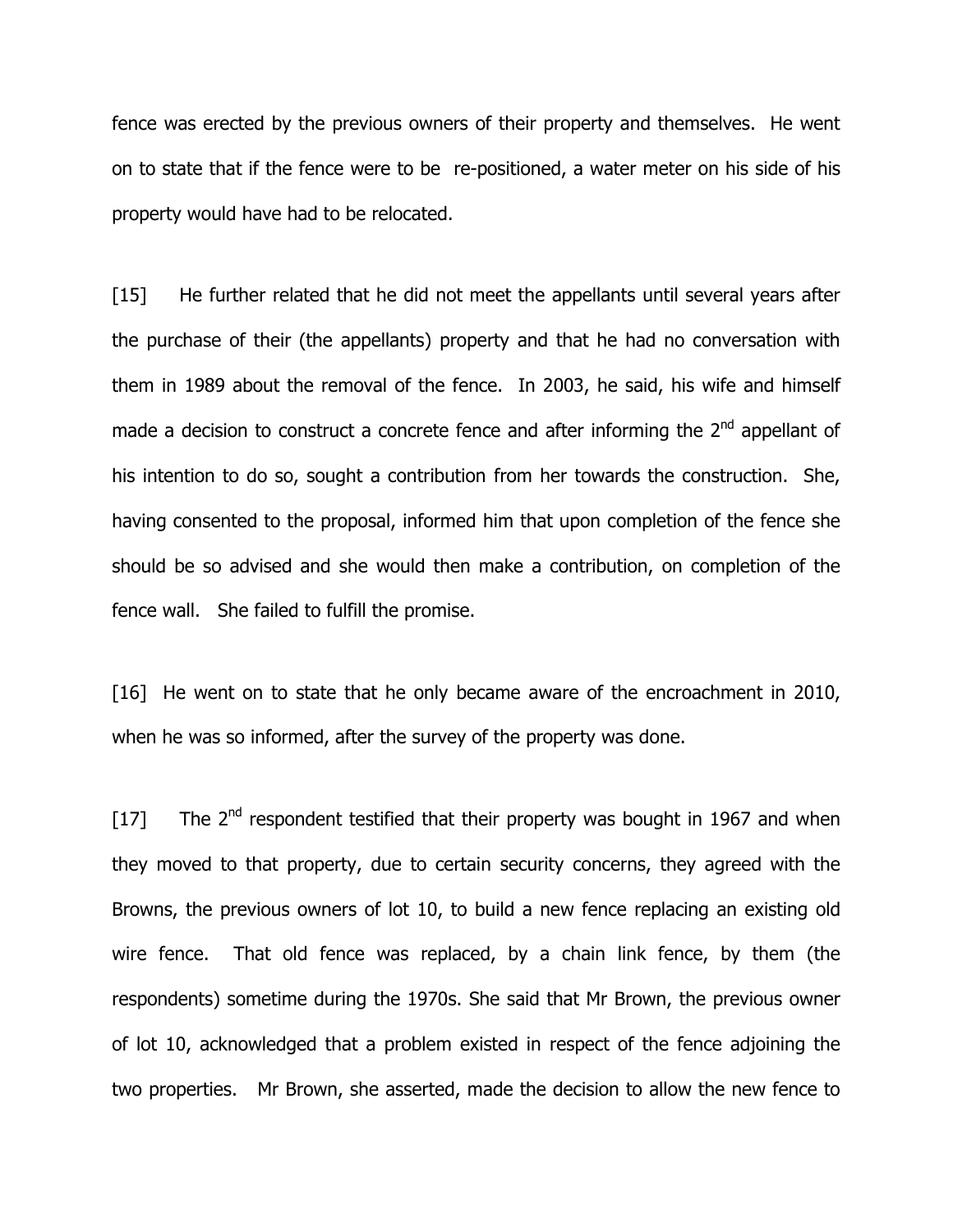remain in the same position in which the old fence was erected for the reason that the correction of the boundary would have created a difficulty, in that, it would have required the removal of a water meter on their (the respondents) property.

[18] The property remained mostly unattended for several years. At some later date, the  $2<sup>nd</sup>$  appellant introduced herself as the owner of lot 10.

[19] Sometime in 2003, an agreement was brokered between the  $1<sup>st</sup>$  respondent and the  $2^{nd}$  appellant about the replacement of the chain link fence and although the 2<sup>nd</sup> appellant expressed a willingness to contribute to the replacement, she said she was unable to meet their part of the expenses at that time but would do so at a later date.

[20] It was further stated by her that her husband and herself went to reside in the United States of America in 2003 and returned to Jamaica in 2007, at which time she reminded the  $2<sup>nd</sup>$  appellant of her commitment to meet a part of the costs of constructing the wall but the  $2<sup>nd</sup>$  appellant refused to assist with the costs, asserting that they had taken away her land. She went on to state that it was at that time, that she learnt of the encroachment. She further asserted that the replacement wall was constructed by Mr Steve Hanna in the existing boundary.

[21] Evidence was given by Mr Luscaine Hibbert who stated that he was a frequent visitor to 11 Canthope Drive and that initially, a chain link fence was placed from the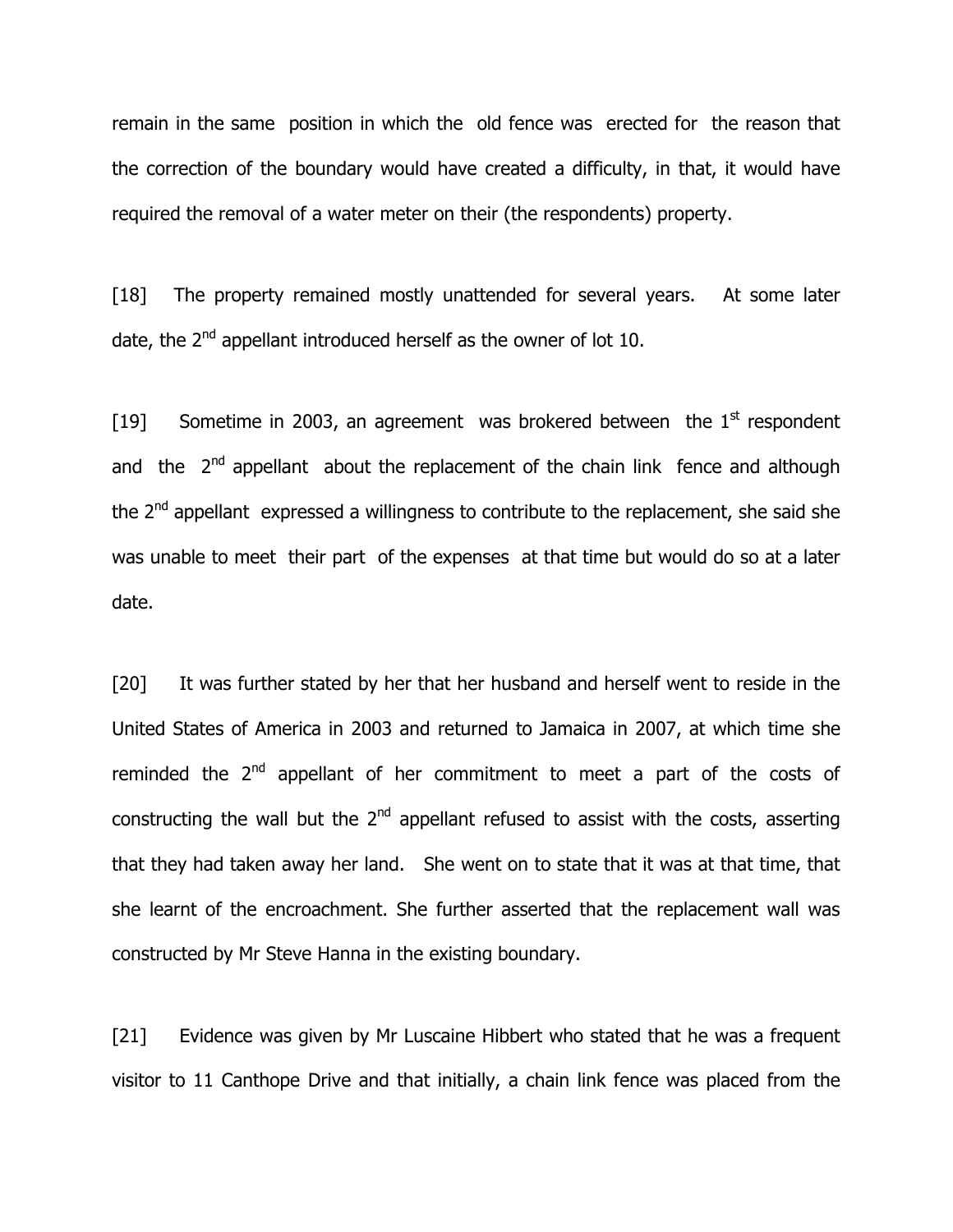rear to the left side of the property but this was replaced by the concrete wall with the chain link fence on top.

[22] Thornia Hunt, daughter of the Hunts, also testified that the physical boundary between the two properties had remained intact. The only change, she stated, is in relation to the type of fence which had been erected.

[23] Seven grounds of appeal were filed, the last of which was abandoned. The remaining grounds read:

- "(a) The learned trial judge failed to have any or any due regard to the inconsistencies and discrepancies on the respondent's case, concerning their knowledge of the encroachment on the Appellants' land.
- (b) The learned trial Judge failed to appreciate that the Respondents failed [sic] discharge their evidentiary and legal burden of proving their intent to dispossess, given the inconsistencies and discrepancies in their case.
- (c) The learned trial Judge attached too much weight to the fact of fencing, given the circumstances of this particular use.
- (d) The learned trial Judge erred in concluding that the construction of a new boundary wall in 2004 in a different position than the previous existing fence did not negate the reputed boundary and failed to appreciate that the location of the new wall constructed in 2004 was, on the Respondents' case, the reputed boundary.
- (e) The learned trial Judge, having found as a fact that the wall constructed in 2004 was placed in a different location than the previous fence, failed to appreciate that this was evidence showing lack of acquiescence in the Appellant and Respondent to the 'reputed' boundary represented by the previous existing fence.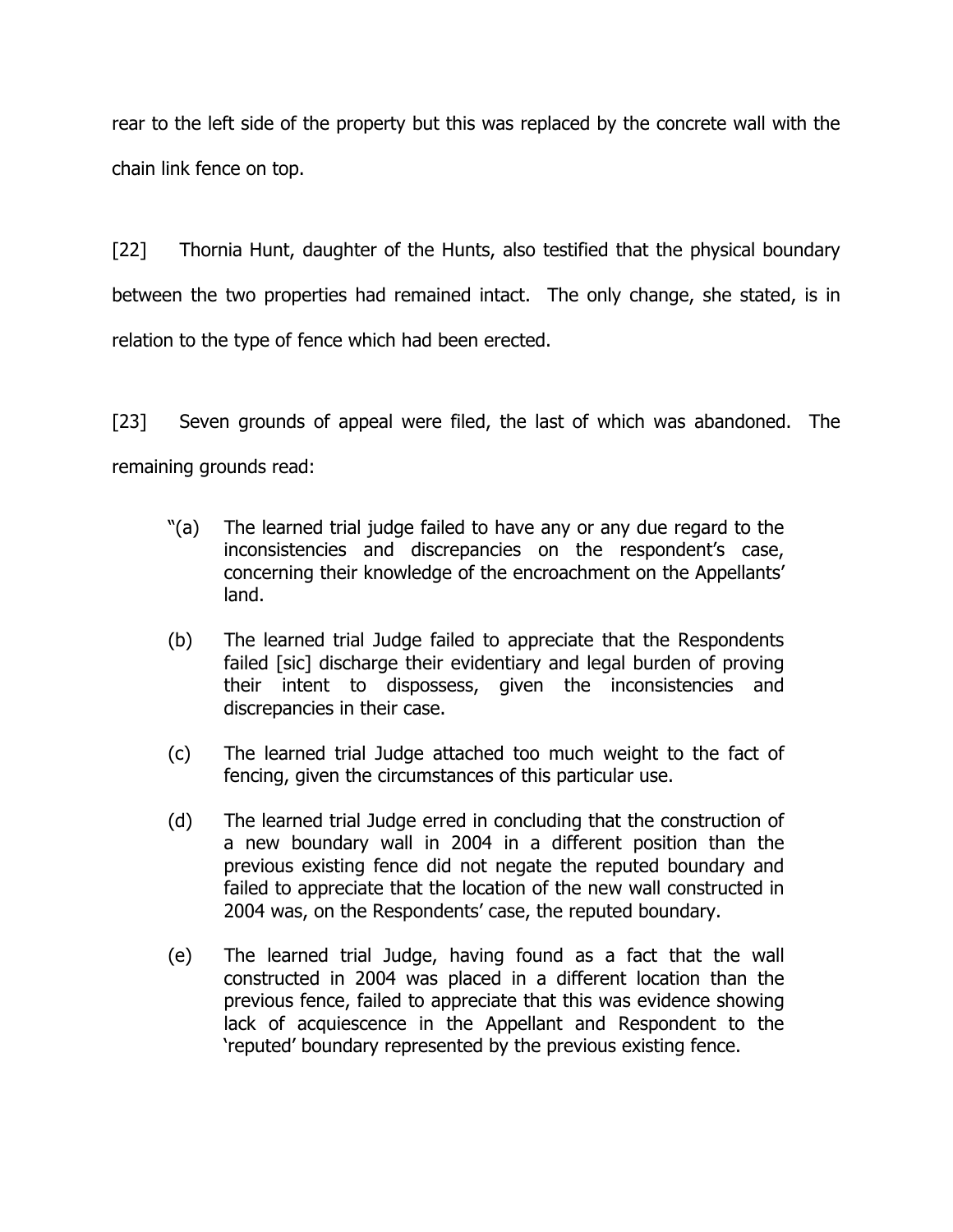(f) The learned trial Judge failed to have sufficient or any regard for the evidence given by the Appellant [sic] of their objections and the dispute between the parties between 1991 and 2004."

## **Submissions**

[24] It was Mr Williams' submission that it is common ground that a concrete fence was constructed on the appellants' property and they were entitled to judgment unless the respondents could prove that they were entitled to possession. There was, he argued, evidential material before the court showing that the concrete fence had been placed in a different position from any of the fences which had previously existed.

[25] The learned judge, in assessing the evidence of the respondent placed reliance on some and not all of the witnesses and although relying heavily on the  $2^{nd}$ respondent's evidence, the learned judge omitted to have taken into consideration the discrepancies and inconsistencies in her evidence, he argued. In her evidence in chief, the  $2^{nd}$  respondent stated that she first became aware of the encroachment in 2007, however, in cross examination she stated otherwise; this, the learned judge failed to have taken into account, counsel submitted. Further, he contended, the learned judge, in accepting her as a credible witness, failed to have considered her evidence in chief in which she stated that the fence had never been removed, but Mr Hanna, who was also accepted as a credible witness, said the  $1<sup>st</sup>$  respondent asked him to place the fence 6 inches into the appellants' land.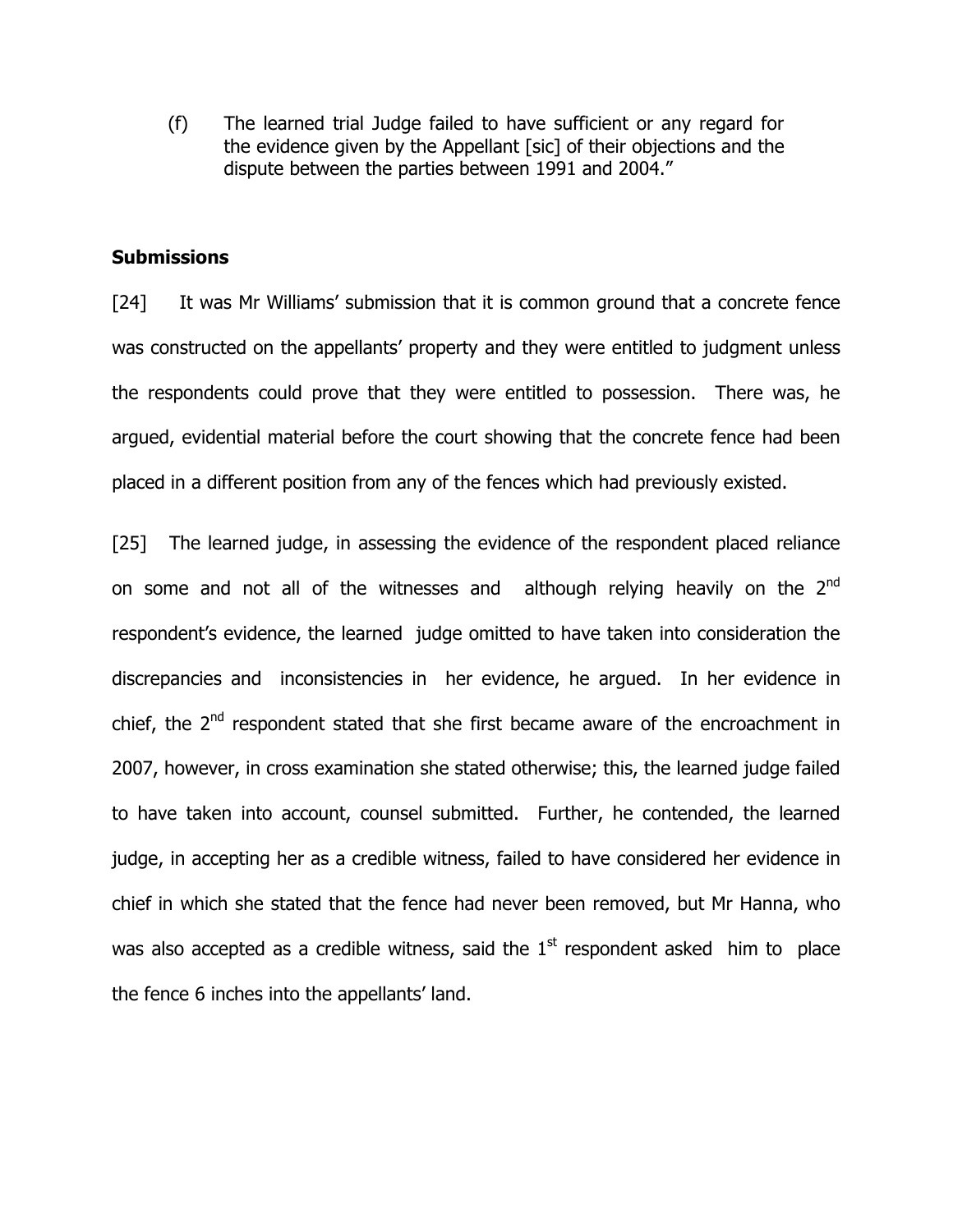[26] The  $2<sup>nd</sup>$  respondent having stated that prior to 2007, she was unaware of the fence being in a different boundary, there could have been no intent by the respondents to dispossess the appellants nor could there be acquiescence on the part of the appellants, counsel argued. Significantly, the certificate of title does not disclose anyone by the name of Brown as a previous owner of lot 10. Therefore the respondents must show that the persons who claim to be the registered proprietors acquiesced on the boundary and therefore, they ought to have placed before the court any other document in their possession relating to the boundary, he contended. The physical act of possession does not permit a party to obtain title and if the respondents believed that the fence was continuously in the same position and they never regarded themselves as trespassers, they could not have acquired title by reason of possession, he argued.

[27] The  $2<sup>nd</sup>$  respondent stated that the object of the fencing was for security purposes, which is insufficient to demonstrate an intention to possess, counsel submitted, citing *Tracey Enterprises MacAdam Limited v Drury* [2006] IEHC 387 to support this submission.

[28] Counsel further cited the cases of **Keelgrove Properties Ltd v Shelbourne Development Limited** [2005] 1ECH 238, and Kelleher v Botany Weaving Mills **Limited** [2008] 1ECH 417 to show that where a person acts in the mistaken belief of ownership, this is not enough to prove an intention to possess.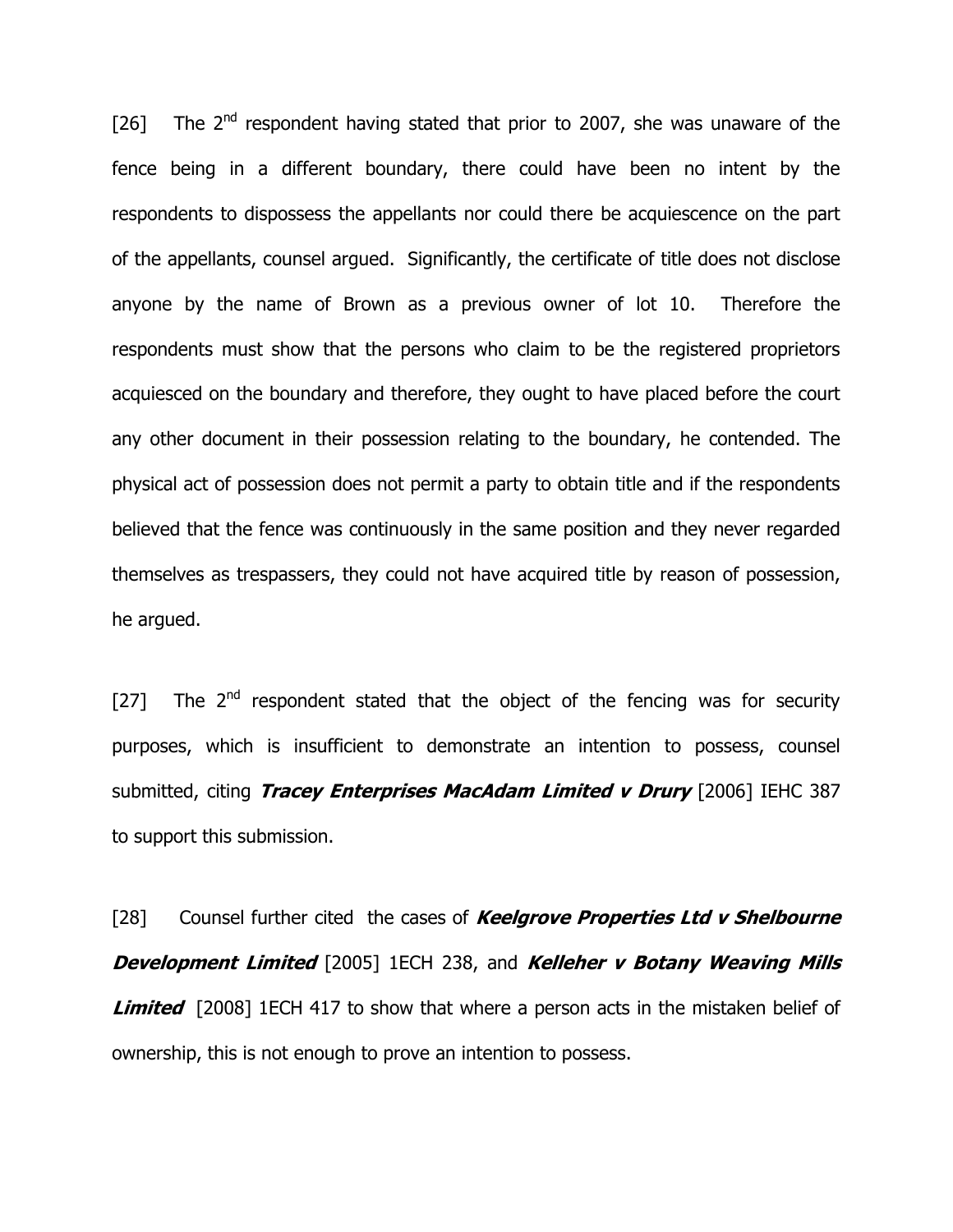[29] It was also counsel's contention that the intention to dispossess requires a certain standard of proof and this, the respondents had not met and therefore ought not to have succeeded in their defence. The case of  $J$  A Pye (Oxford) Ltd and **Another v Graham and Another** [2003] 1 AC 419 was cited to bolster this submission. The critical issue, counsel argued, was the intent to dispossess and the respondents had continuously removed the boundaries and therefore cannot be regarded as falling within section 45 of the Limitation of Actions Act ("the Act") as a previous proprietor or a person claiming to be the owner.

[30] Miss McBean, in response, argued that the learned judge directed his attention to the discrepancies between the  $1<sup>st</sup>$  and  $2<sup>nd</sup>$  respondents' evidence and had a preference for that of the  $2<sup>nd</sup>$  respondent, who gave cogent evidence which is capable of belief. Her evidence in cross-examination, counsel contended, is not inconsistent with that which she gave in examination in chief. The evidence in chief was that upon her return from the United States in 2007, she learnt for the first time of the encroachment when the  $2^{nd}$  appellant told her that she and the  $1^{st}$  respondent had taken her land, but in cross-examination she indicated that she was aware of a difficulty with the fence, she argued. The evidence shows that they had discussions with the Browns, the persons whom her husband and her believed to have been the previous owners and although discovering that a problem existed, they agreed that the fence should remain, due to the presence of the water meter, she submitted.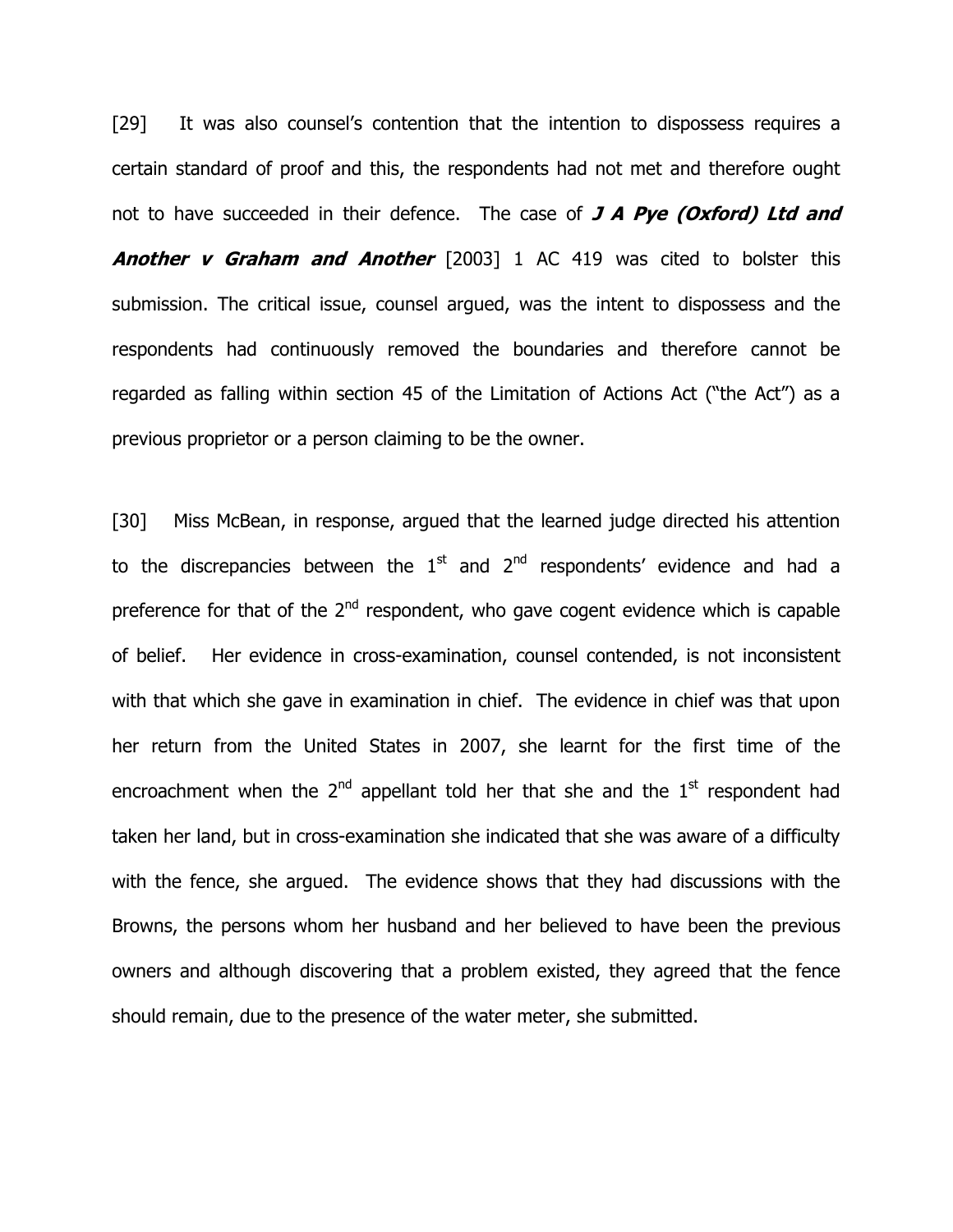[31] Dispossession requires evidence to show an intention to take the land, she argued, that is, knowledge that a person is owner, and the party who seeks to acquire possession makes a decision to take the land. The  $1<sup>st</sup>$  appellant said he had discussions with the  $1<sup>st</sup>$  respondent in 1990. Despite this, he did nothing to assert the appellants' right to the land which goes to show acquiescence and therefore, the learned judge rightly found encroachment by the respondent as of 1991 which continued until 2004, effectively ousting any right which the appellants would have had to that part of the land which had become the settled boundary, she submitted. On the evidence, there was intent to take possession of the land by the respondents and the learned judge, she argued, in stating that this case meets the criteria laid down in  $Pye$ , properly applied the Limitation of Actions Act and rightly found that the 14 years in which the respondents were in occupation, exceeded the period required by the Act.

[32] The fence needed to go back 6 inches into the appellants' property and would have been erected by the respondents as the reputed boundary and this would be in keeping with the relevant provision of the Act, counsel submitted. Section 3 of the Act applies, the chain link fence had been there for 12 years, which ousts the entitlement of the appellants to possession, she argued. Further, she contended, the chain link fence had been in the respondents' possession for 14 years, they had the intention to possess it and with the acquiescence of the appellants for 17 years, the right of the appellants had been extinguished.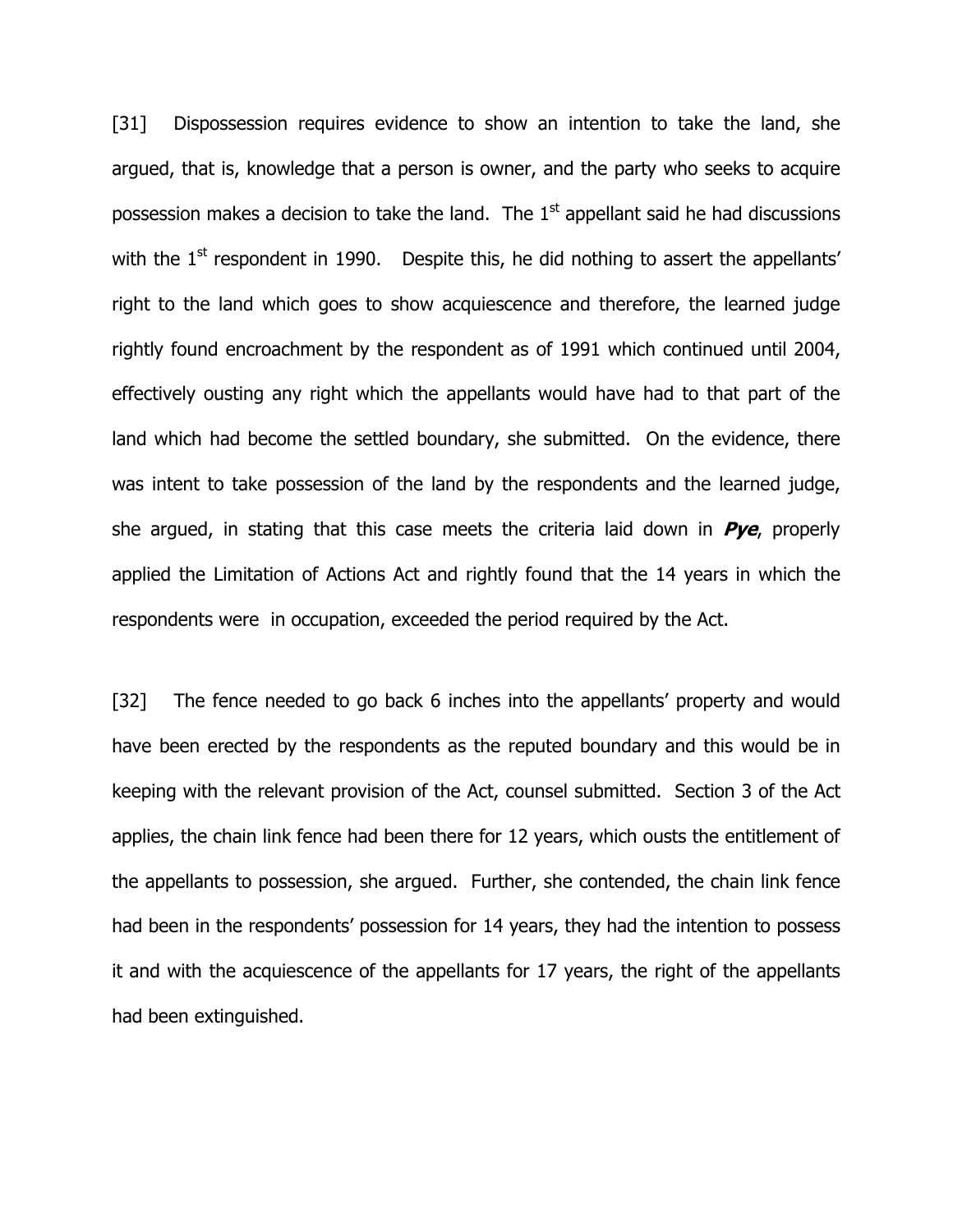[33] In response to *Kelleher v Botany Weaving Mills*, counsel stated that that case requires the defendant to prove intention to dispossess under the Irish Limitation of Actions Act which specifically refers to adverse possession, which is not a requirement under our Act.

### Analysis

[34] Consideration will first be given to the appellants' complaint of the learned judge's acceptance of the  $2<sup>nd</sup>$  respondent's evidence despite the variance between that of the  $1<sup>st</sup>$  respondent and hers and her evidence and Mr Hanna's.

[35] The matter of the acceptance of a witness' testimony in preference to that of another is clearly within the province of a trial judge. He is the arbiter of the facts and, in assessing the evidence is entitled to decide on whose evidence he can place reliance. In making a determination, in keeping with the discretionary powers which reside in him, it is for him to consider what evidence he will accept. He may believe all of a witness' testimony or reject all, or may accept a part and reject a part. It is incumbent on him to assess the credit-worthiness of a witness and he may regard the testimony of one witness as being preferable over that of another.

[36] The real question is whether on the evidence before the learned judge, there was sufficient evidence from the  $2<sup>nd</sup>$  respondent which was of probative value and from which he could have reasonably drawn the conclusion that she was a credible witness.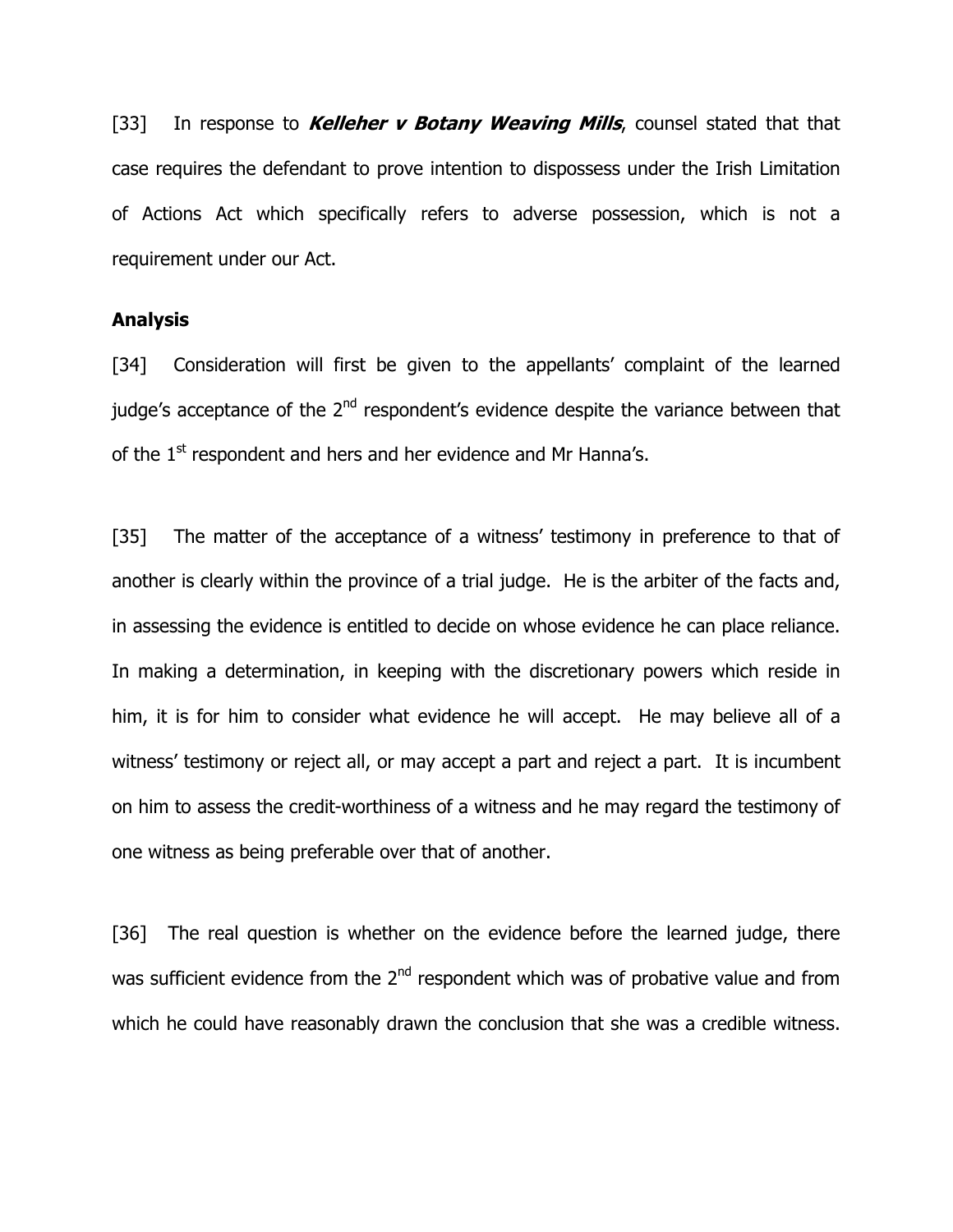In assessing the evidence of the  $1<sup>st</sup>$  and  $2<sup>nd</sup>$  respondents, the learned judge had this to

say at pages 4 and 5 of his judgment:

"Mr and Mrs Hunt gave different accounts on a very significant aspect of the case. Whereas Mr Hunt, in my view, untruthfully stated that he was not aware of any difficulty with the fence until 2010, Mrs Hunt said she was aware, from as far back as 1967, that the fence had been incorrectly placed. Mrs Hunt was the more credible of the two.

On her account, they purchased lot 11 in 1967 but that after they had moved to live there, they had security problems. She says that, in addressing those security problems, they replaced an old wire boundary fence, which was between lots 10 and 11, with a new chain-link fence. At the time of the replacement, she says, it was agreed with the then owner of lot 10, Mr Brown that although the chain-link fence was in the wrong location it should remain where it was. The rationale at the time was that placing it in the correct location would have required removing the water meter to lot 11, from its then location and such a removal would have been difficult.

Mrs Hunt says that when the Blakes took possession of lot 10, no permission was sought from them for the fence to remain where it was. She insisted that the chain-link fence was replaced in 2004 pursuant to a discussion between Mrs Blake and Mr Hunt. According to Mrs Hunt, Mrs Blake had agreed to pay a half of the cost of replacing the chain-link fence but said that she did not then have the money to finance her half of the cost but would pay it later. They agreed, according to Mrs Hunt, to replace the chainlink fence with a concrete block wall. Mrs. Hunt says that in 2007, Mr Hunt asked Mrs. Blake for her contribution to the cost and Mrs. Blake refused to pay; saying that the wall had taken in some of her (Mrs. Blake's) land. Thereafter, Mr Blake, it is said, threatened to knock down the wall."

[37] The  $1<sup>st</sup>$  respondent stated that the fence was always in the same location from the time of the purchase of the property, which was untrue. He stated that he became aware of the encroachment in 2010, which was also untrue. The  $2<sup>nd</sup>$  respondent's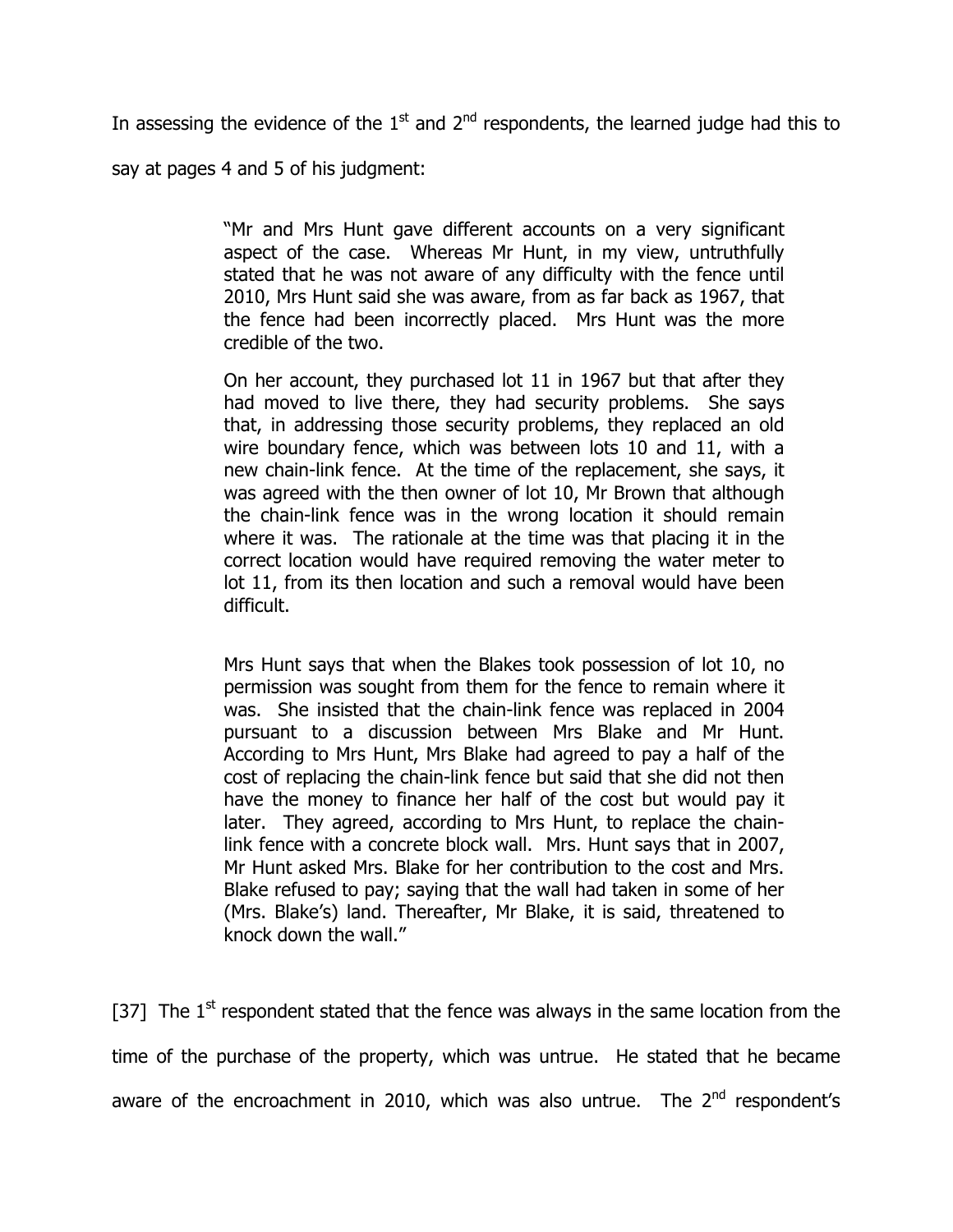evidence shows otherwise. She recounted that she became aware that there was a problem with the fence and the barbed wire fence was replaced with the chain link fence in the 1970s with the knowledge and consent of the previous owners of lot 10. Therefore, it is reasonable to infer that the  $1<sup>st</sup>$  respondent would have also known of the difficulty in respect of the boundary from then. Clearly, although the  $2<sup>nd</sup>$ respondent stated that in 2007, she first knew of the encroachments when she spoke to the  $2<sup>nd</sup>$  appellant about her promise to contribute to the fence and the  $2<sup>nd</sup>$  appellant mentioned that she would not make any payment as they had taken her land could not be accepted as correct.

[38] So far as the complaint as to the evidence of the  $2<sup>nd</sup>$  respondent that the fence had not been removed from its original position in contrast with Mr Hanna saying that the  $1<sup>st</sup>$  respondent had requested that the fence be moved 6 inches into the appellants' property, that in itself, would not in any way, preclude the learned judge from accepting such of the  $2<sup>nd</sup>$  respondent's evidence as he found credible. The evidence of the  $2<sup>nd</sup>$  respondent was capable of belief on the significant issues as stated by the learned judge.

[39] The learned judge had a complete grasp of the evidence and correctly assessed the strengths or the weaknesses of each of the witnesses and in particular, adequately dealt with the  $2<sup>nd</sup>$  respondent's evidence and did not arrive at a conclusion as to the evidence of the  $2^{nd}$  respondent and Mr Hanna, or that of any of the witnesses, contrary to the facts before him or based on any misunderstanding of those facts.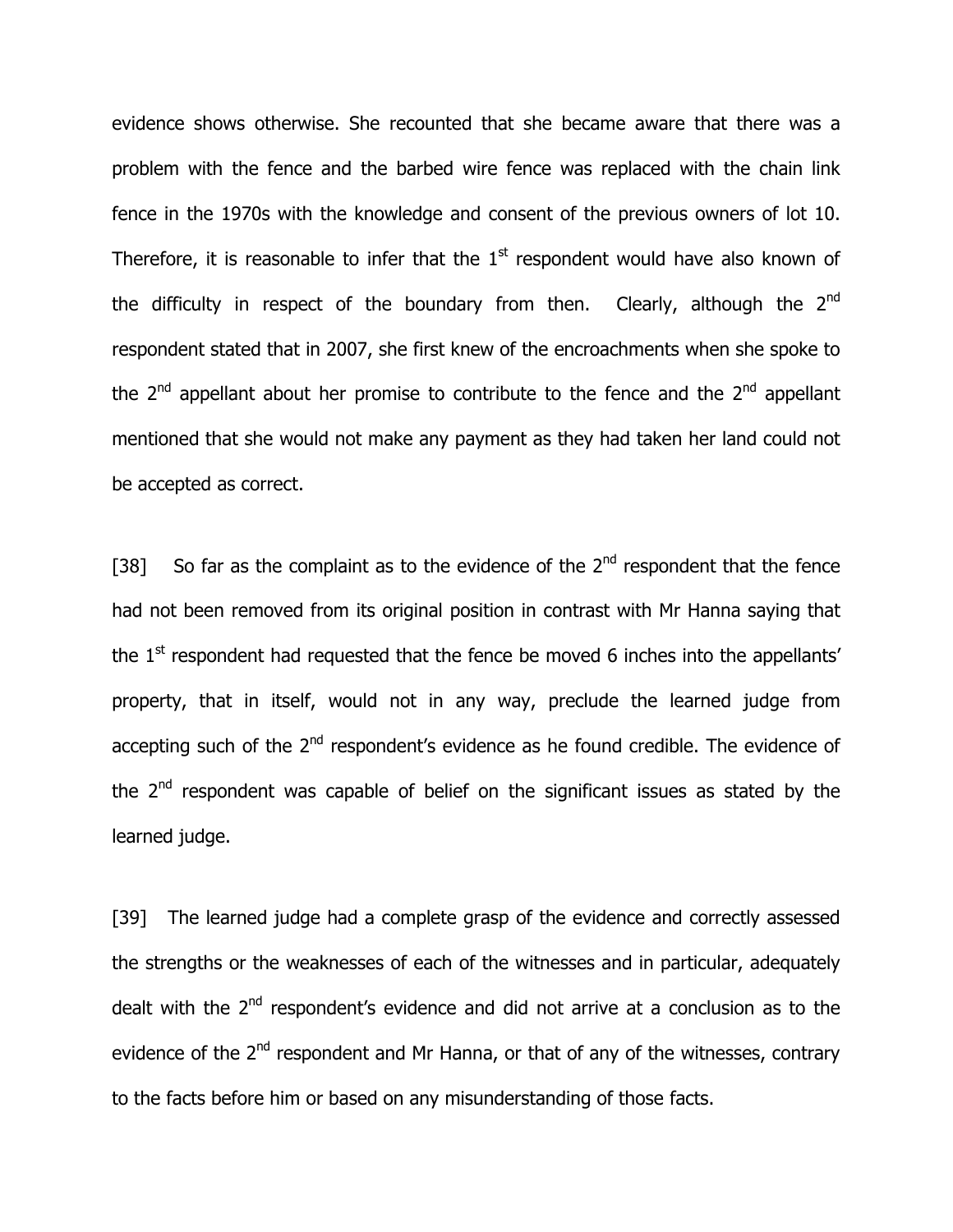[40] We now turn to the following issues:

- (1) Whether in light of the discrepancies the respondents failed to discharge their burden of proving an intent to dispossess;
- (2) Whether the fence erected in 2004 negated the reputed boundary;
- (3) Whether there was acquiescence on the part of the appellants.

[41] It will be appropriate to make reference to the relevant law governing actions for recovery of property. The law concerning the bar to the recovery of possession of land is encapsulated in the Limitation of Actions Act. Two essential elements are contemplated by the statute namely:

- (a) dispossession
- (b) discontinuance of possession

[42] Under section 3 of the Act, the right of an owner of land to recover possession from a person who is in physical possession of it, ceases after the expiration of 12 years. The section reads:

> "3. No person shall make an entry, or bring an action or suit to recover any land or rent, but within twelve years next after the time at which the right to make such entry, or to bring such action or suit, shall have first accrued to some person through whom he claims, or, if such right shall have not accrued to any person through whom he claims, then within twelve years next after the time at which the right to make such entry, or to bring such action or suit, shall have first accrued to the person making or bringing the same."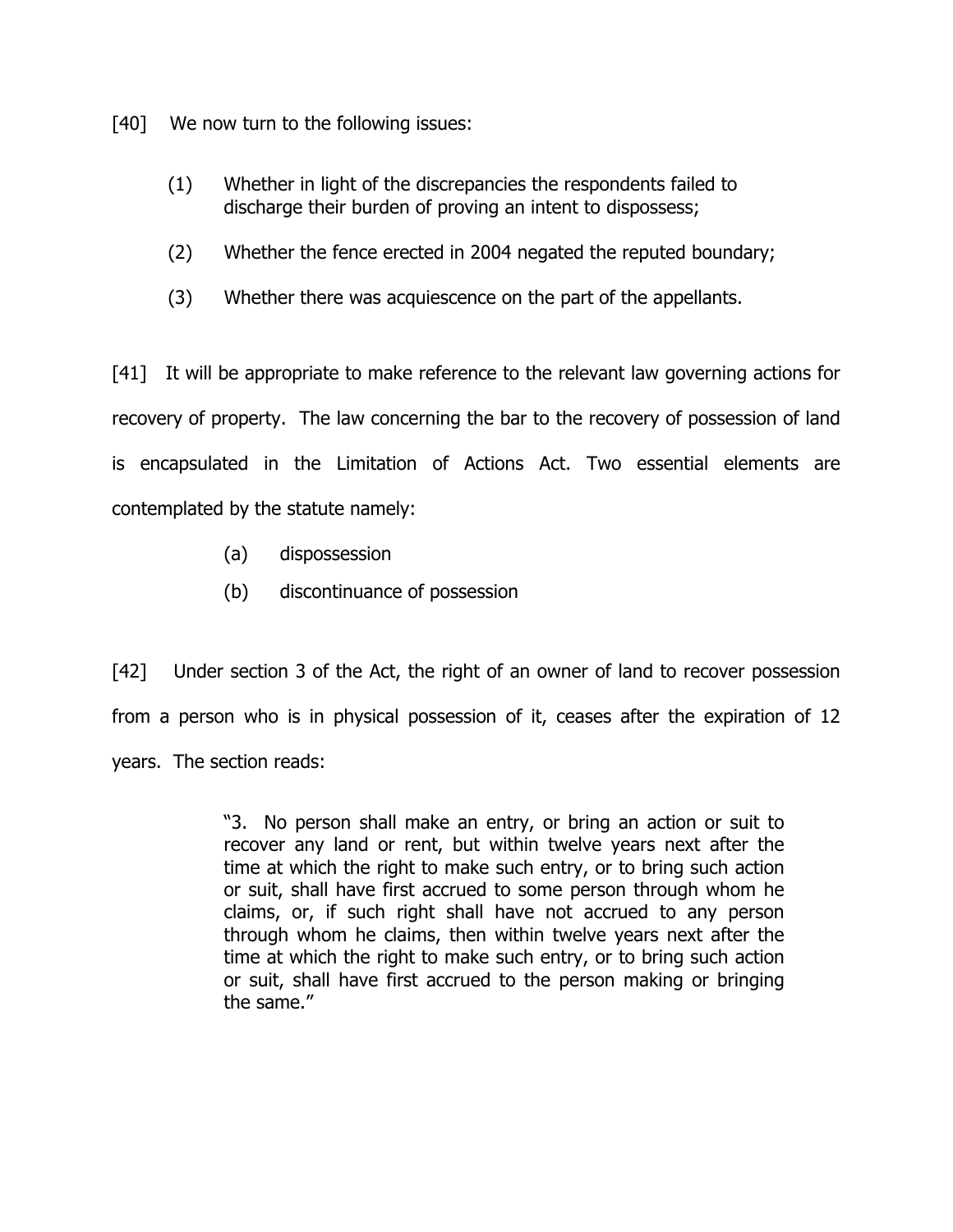[43] Section 30 speaks to the extinguishment of the right to bring an action for the recovery of possession of property on the determination of the period limited under the Act. It provides:

> "30. At the determination of the period limited by this Part to any person for making an entry, or bringing any action or suit, the right and title of such person to the land or rent, for the recovery whereof such entry, action or suit respectively might have been made or brought within such period, shall be extinguished."

[44] Section 45 relates to the acquiescence to a reputed boundary. It states:

"45. In all cases where the lands of several proprietors bind or have bound upon each other, and a reputed boundary hath been or shall be acquiesced in and submitted to by the several proprietors owning such lands, or the persons under whom such proprietors claim, for the space of seven years together, such reputed boundary shall for ever be deemed and adjudged to be the true boundary between such proprietors; and such reputed boundary shall and may be given in evidence upon the general issue, in all trials to be had or held concerning lands, or the boundaries of the same, any law, custom or usage to the contrary in anywise notwithstanding."

[45] For years, the authorities show that the application of the law has been ensnared by some amount of complexity. This is due to the mistaken concept that in order for a squatter to obtain title by the effluxion of time, he had to act adversely to the owner of the paper title. In  $Pye$  Lord Browne-Wilkinson expressed the view that any discomfiture or complication occasioned in applying the law can be eluded by the avoidance of reference to the words "adverse possession". At page 434, he said: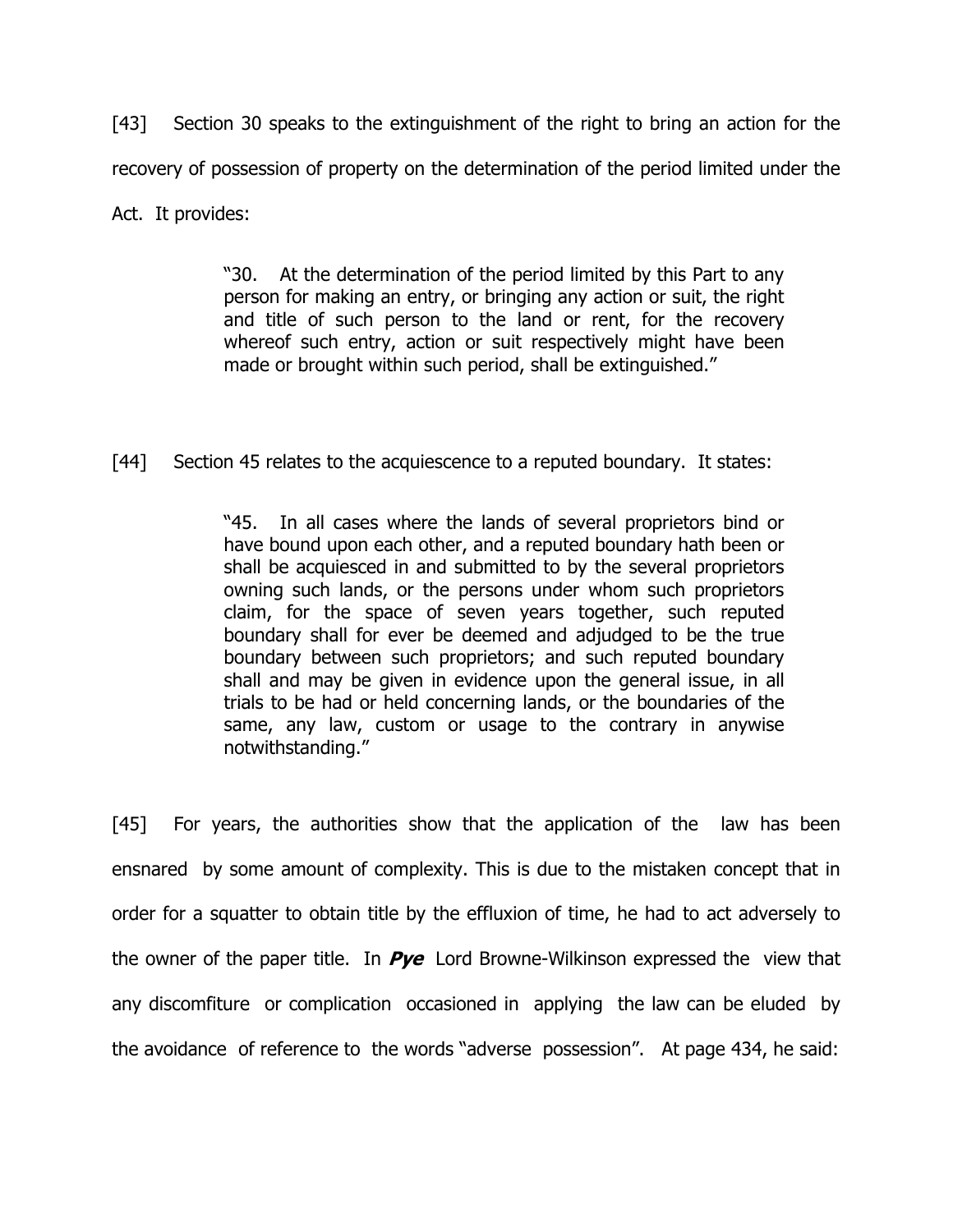"In my judgment much confusion and complication would be avoided if reference to adverse possession were to be avoided so far as possible and effect given to the clear words of the Acts. The question is simply whether the defendant squatter has dispossessed the paper owner by going into possession of the land for the requisite period without the consent of the owner."

[46] The operation of the law requires the co-existence of two components: firstly, a physical possession by the person who seeks to displace the true owner; and secondly, the presence of a mental ingredient showing an intention to possess. There must be explicit and definitive evidence of acts of possession and it must be established that these acts are unequivocally in harmony with an intention to exclude the true owner's possession of the land. In order to be effective in displacing the true owner, possession must be without the consent of the true owner and devoid of violence or secrecy.

[47] The case of  $Pve$  on which the learned judge relied, was one in which Pye had entered into a written grazing agreement with the Grahams on their land in 1983. The agreement ended in 1993 and the Grahams were requested to vacate the land. Pye failed to adhere to the Grahams requests for renewal of the agreement, but the Grahams remained on the land for 12 years without making any payments to Pye and subsequently obtained title to the land. In 1999 Pye brought proceedings against the Grahams for recovery of possession. The judge found that the Grahams had enjoyed factual possession of the land from January 1984 and Pye's title was extinguished as the Grahams had the intention to possess the land. This judgment was reversed by the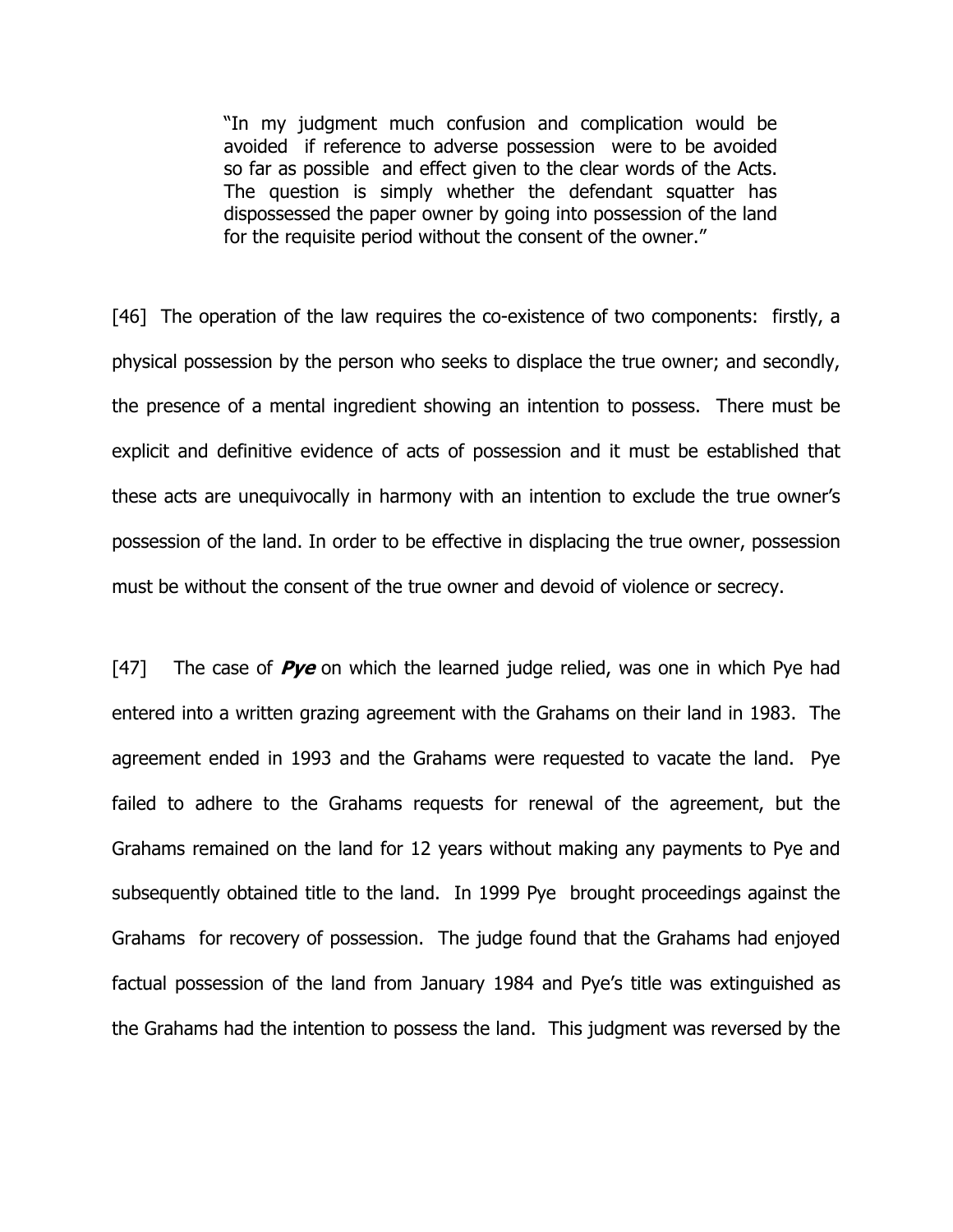Court of Appeal. On the Grahams' appeal to the House of Lords, the judgment of the court of first instance was restored.

[48] In his judgment, Lord Browne-Wilkinson expressed the view that two elements are required to establish legal possession namely: factual possession and intent to possess. In dealing with the first of these two components, his Lordship, at page 436, cited, with approval the following extract from a judgment by Slade J, in  $Powell's$  case 38 P and CR 452, at pages 470 and 471, as the correct statement of the law:

"(3) Factual possession signifies an appropriate degree of physical control. It must be a single and [exclusive] possession, though there can be a single possession exercised by or on behalf of several persons jointly. Thus an owner of land and a person intruding on that land without his consent cannot both be in possession of the land at the same time. The question what acts constitute a sufficient degree of exclusive physical control must depend on the circumstances, in particular the nature of the land and the manner in which land of that nature is commonly used or enjoyed … Everything must depend on the particular circumstances, but broadly, I think what must be shown as constituting factual possession is that the alleged possessor has been dealing with the land in question as an occupying owner might have been expected to deal with it and that no one else has done so."

Speaking to the question of an intention to possess, Lord Browne-Wilkinson went on to

say at pages 436 and 437:

"There are cases in which judges have apparently treated it as being necessary that the squatter should have an intention to own the land in order to be in possession. In *Littledale v Liverpool* College [1900] 1 Ch 19, 24 Sir Nathaniel Lindley MR referred to the plaintiff relying on 'acts of ownership': see also George Wimpey & Co Ltd v Sohn [1967] Ch 487, 510. Even Slade J in **Powell,** at pp 476 and 478, referred to the necessary intention as being an "intention to own". In the **Moran** case [1988] 86 LGR 472, 479 the trial judge (Hoffmann J) had pointed out that what is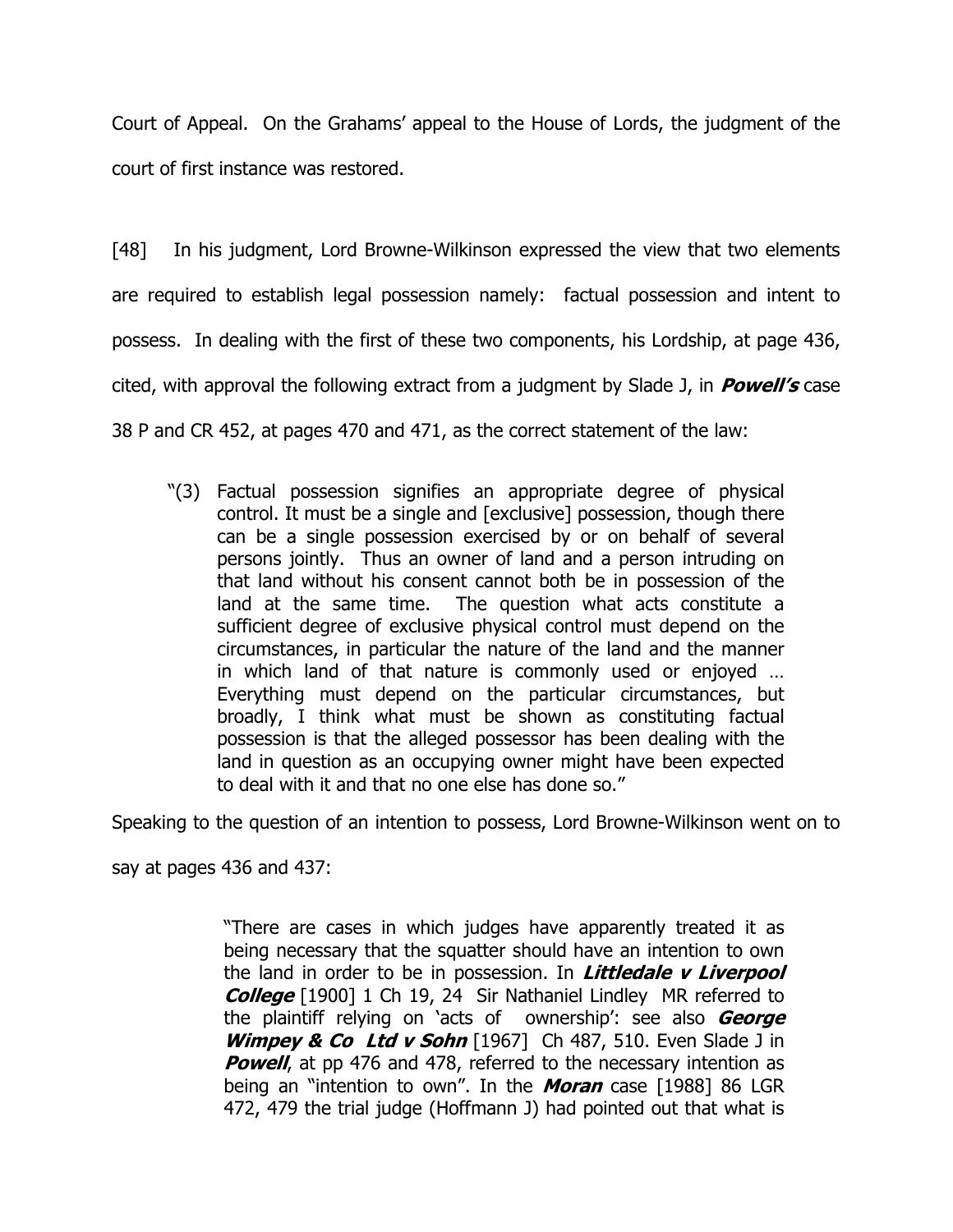required is "not an intention to own or even an intention to acquire ownership but an intention to possess. The Court of Appeal in that case [1990] Ch 623,643 adopted this proposition which in my judgment is manifestly correct. Once it is accepted that in the Limitation Acts the word 'possession has its ordinary meaning (being the same as in the law of trespass or conversion) it is clear that at any given moment the only relevant question is whether the person in factual possession also has an intention to possess: if a stranger enters on to land occupied by a squatter, the entry is a trespass against the possession of the squatter whether or not the squatter has any long term intention to acquire a title."

[49] Lord Hope of Craighead at pages 445 and 446 expressed the components in

the following terms:

"70 The general rule, which English law has derived from the Roman law, is that only one person can be in possession at any one time. Exclusivity is of the essence of possession. The same rule applies in cases where two or more persons are entitled to the enjoyment of property simultaneously. As between themselves they have separate rights, but as against everyone else they are in the position of a single owner. Once possession has begun, as in the case of the owner of land with a paper title who has entered into occupation of it, his possession is presumed to continue. But it can be transferred from one person to another, and it can also be lost when it is given up or discontinued. When that happens, possession can be acquired by someone else. The acquisition of possession requires both an intention to take or occupy the land ("animus") and some act of the body ("corpus") which gives effect to that intention. Occupation of the land alone is not enough, nor is an intention to occupy which is not put into effect by action. Both aspects must be examined, and each is bound up with the other. But acts of the mind can be, and sometimes can only be, demonstrated by acts of the body. In practice, the best evidence of intention is frequently found in the acts which have taken place."

[50] The requisite intent must be one of exclusivity that is, the intent to exercise physical control over the disputed land.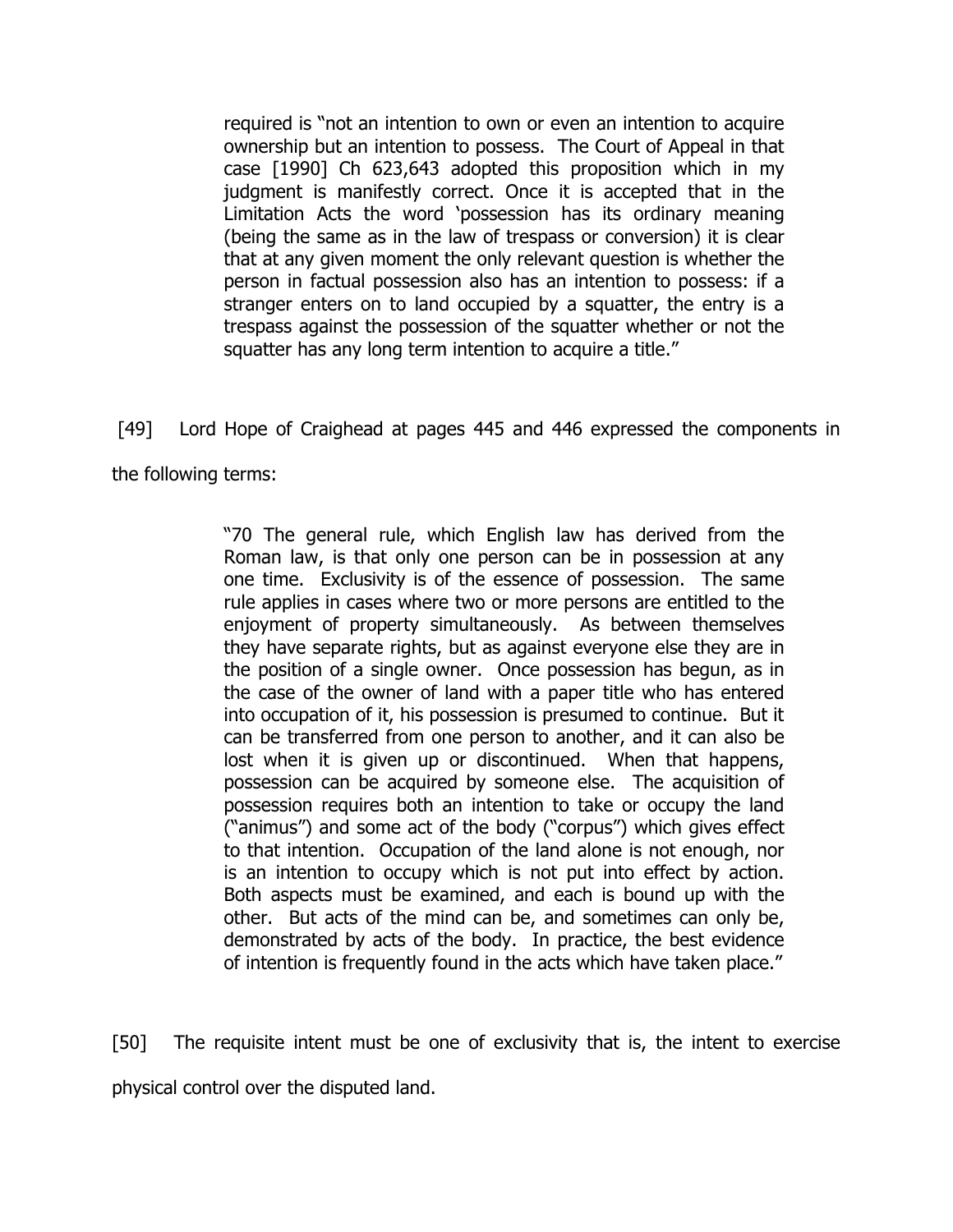[51] It is only necessary to show that the possessor had an intention to occupy and utilize the land as owner. That is, an intention to acquire a title in his own name and "to exclude the world at large including the owner with the paper title if he is not himself the possessor, so far as is reasonably practicable and so far as the processes of the law will allow" - see  $Pye$ .

[52] In *Chisholm v Hall* (1956-1970) 7 JLR; (1959) 1WIR 41, a case on which the learned judge also relied, a dispute between the parties related to the correct boundary between two contiguous parcels of land. The respondent brought an action for the recovery of possession of a tract of land which encroached seven feet on his land. At the time of the commencement of the action, a physical boundary between the lots was in existence which the appellant contended was the true boundary. The respondent sought a declaration that the encroachment was on his title and he was entitled to possession and mesne profits. In a counterclaim, the appellant sought a declaration that the existing boundaries were the correct boundaries. It was held that the respondents' title was "ousted" in favour of the appellant.

[53] In  $Pye$ , Lord Browne-Wilkinson expressed disfavour with certain authorities embracing ouster from possession as a relevant constituent of dispossession. At pages 434 and 435 he had this to say:

> "It is sometime said that ouster by the squatter is necessary to continue dispossession: see for example **Raines v Buxton** [1880] 14 Ch D 537; 539 per Fry. The word "ouster" is derived from the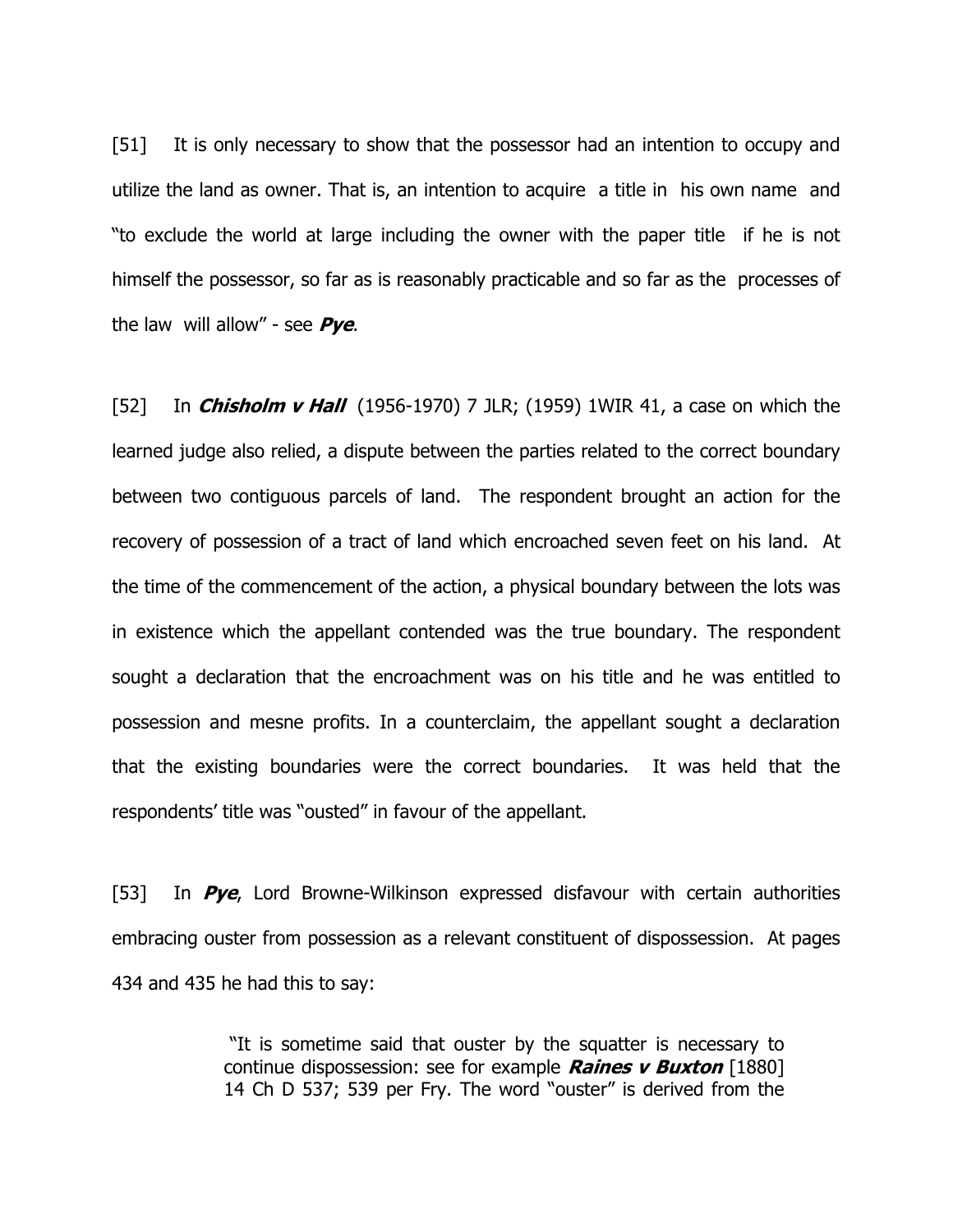old law of adverse possession and has overtones of confrontational, knowing removal of the true owner from possession. Such an approach is quite incorrect. There will be a (dispossession) of the paper owner in any case where (there being no discontinuance of possession of the paper owner) a squatter assumes possession in the ordinary sense of the word."

[54] The issue as to the insufficiency of evidence to support a finding of an intent by the respondents to dispossess the appellants will now be addressed. At pages 13 and 14 of his judgment, the learned judge, after looking at the relevant law and several authorities said:

> "In my view, few things, if any, more emphatically demonstrate an intention to possess land and dispossess others of that land, than the erection of a fence around that land. Their Lordships in Wills however, made it clear that fencing, "although significant, is not invariably either necessary or sufficient as evidence of possession." The intention associated with the act of fencing must be considered.

I find that when Mr Hunt erected the fence between his lot and lot 10, he intended to possess the lot (he was then the sole registered proprietor) for his own benefit and to exclude the world at large. His refusal, when requested by Mr Blake to remove the encroaching fence, showed his intention to also deprive the Blakes of the land enclosed by the fence.

The Hunts were therefore in physical possession of the subject land and possessed the requisite intention to possess it. Because that possession lasted for a period in excess of twelve years, the Blakes have been deprived of the beneficial interest in that land by the combined operation of sections 3 and 30 of the Act. The Blakes' claim must therefore fail."

[55] It cannot be denied that there were discrepancies and inconsistencies in the evidence of the respondents. Despite the discrepancies and inconsistencies, sufficient evidence was adduced by the  $2<sup>nd</sup>$  respondent to show that the respondents were on the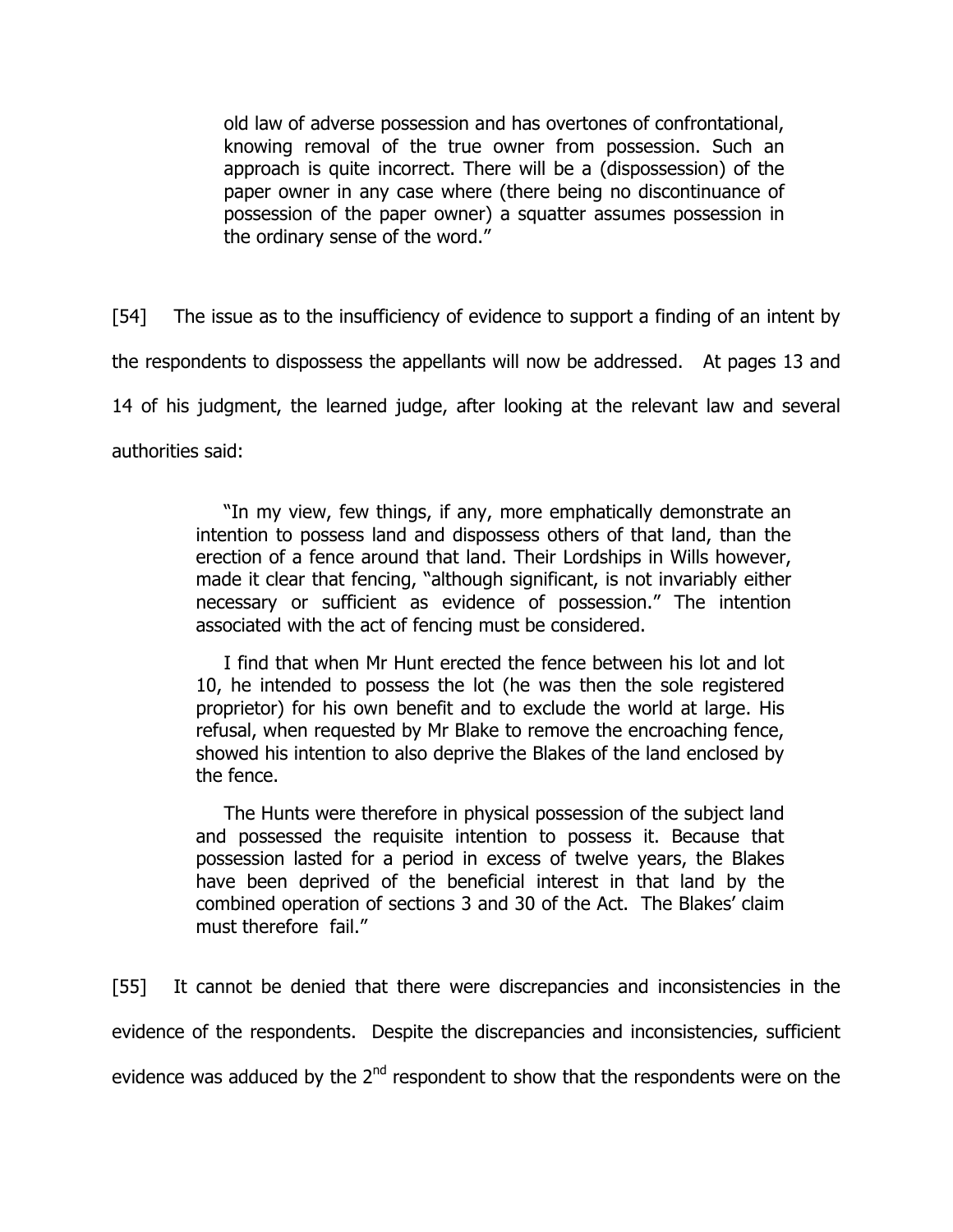disputed strip of land without the appellants' permission. From as far back from 1967, when the respondents acquired ownership of their land, they were aware that the boundary fence had been incorrectly positioned. The persons who they presumed to have been the previous owners of the appellants' property and themselves agreed that the chain link fence which replaced the barbed wire fence was in the incorrect position. The respondents' remained in occupation of the land on which they had encroached up until the appellants brought the recovery of possession proceedings. However, the mere occupation of the land is not enough to establish dispossession. There must be credible evidence evincing an intention by the respondents to exclude the appellants as owners and there is such evidence.

[56] The respondents were fully aware that a problem as to the location of the fence existed. This problem of the encroachment had come to the  $1<sup>st</sup>$  appellant's knowledge in 1991 as on his own admission, he discovered that the chain link fence was in the incorrect position. Sometime in 1991, the  $1<sup>st</sup>$  respondent expressed his disinclination to remove the fence when asked by the  $1<sup>st</sup>$  appellant to do so. The  $1<sup>st</sup>$  appellant said that the  $1<sup>st</sup>$  respondent offered to purchase the encroached area but withdrew the offer. This shows an intention of the respondent to possess the land. The appellants remained silent as to the respondents' occupation of the land until 2004 at which time they registered objection to the construction of the wall. This would have been too late for them not to have been expelled from the encroached area of the land as the 12 years prescribed by section 3 of the Act would have expired.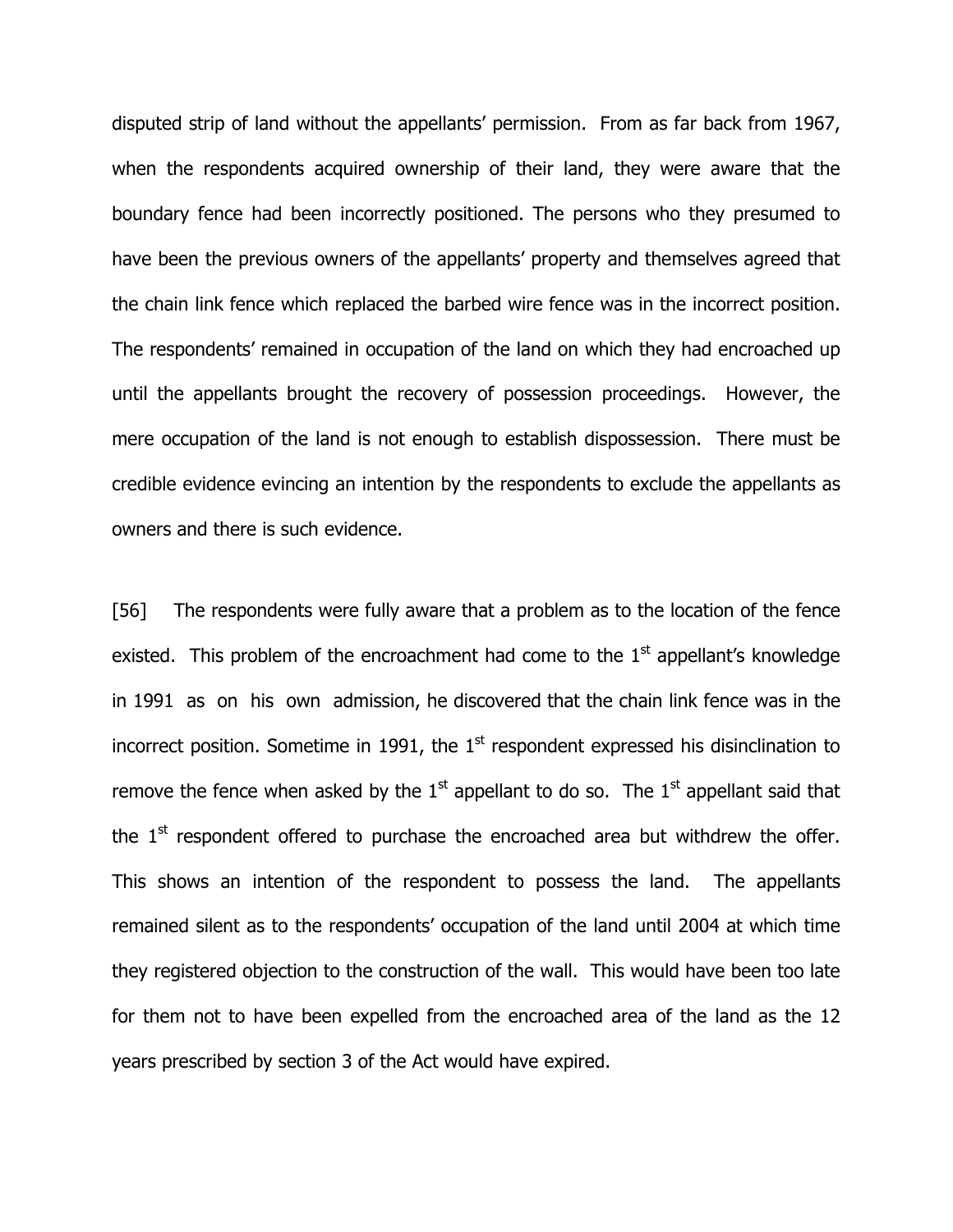[57] The acts of the respondents are capable of showing that they had dispossessed the appellants. What was done was sufficient to demonstrate that the respondents had taken physical possession of that part of the property of the appellants on which they encroached from 1991 and time would have begun to run then and would have continued to run contrary to the appellants' enjoyment of their land. It was clearly the respondents' intention to use the land as their own. Mr Williams' submission that there could not have been any intention to dispossess as the  $2^{nd}$  respondent stated that the construction of the fence was for security purposes is misplaced. Even if the chain link fence was erected for security reasons, the fact is that it remained, in the incorrect position, in the respondents' possession for more than 12 years, which shows their intent to dispossess the appellants.

[58] The learned judge was fully cognizant of the discrepancies arising on the respondents' case and properly directed himself as to how they should be determined. He was correct in finding that when the  $1<sup>st</sup>$  respondent erected the fence it was his intention to do so for his exclusive benefit and that his refusal to remove it demonstrated his intention to deprive the appellants of the strip of land. Accordingly, the appellants' right to bring an action for recovery of possession would have been extinguished under section 30 of the Act, the 12 year limitation period having expired.

[59] Consideration will now be given to the complaint that the concrete wall had been constructed on a different boundary from that which ought to have been the reputed boundary and there could not have been an intent to dispossess the appellants. The learned judge, in dealing with the question of the boundary, said at page 12: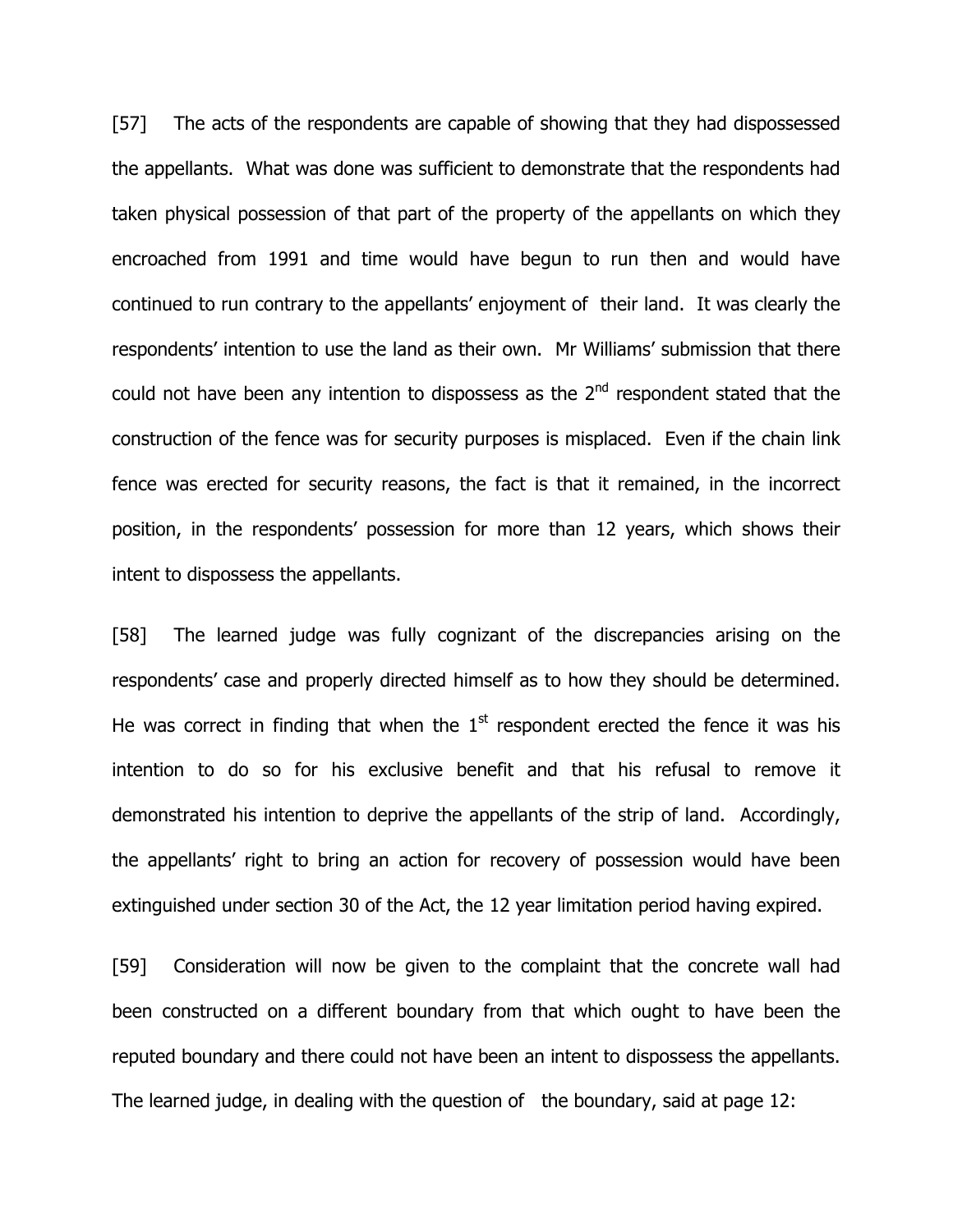"In so far as the physical boundary fence is concerned, I find that the Blakes acquiesced in the chain link fence being located on their property. The chain link fence being there in excess of seven years meant that it became the boundary for the purposes of section 45 of the Act. It became the reputed boundary.

Then, at page 13, he said:

"In my view, the construction of the wall in a different location did not negate the location of the reputed boundary, in other words it did not result in the registered boundary becoming, once again, the boundary for the purposes of the Act. It did, however, restart the clock, in terms of the wall becoming the reputed boundary, for the purpose of section 45 of the Act."

It is clear that the learned judge, in dealing with the reputed boundary, correctly placed the physical location of the boundary at the site at which the chain link fence had been erected. In light of his findings, it could not be said, that it would have been improper for him to have concluded that the concrete fence which was constructed in 1994 would not have altered the fact that the location of the concrete fence was the reputed boundary. Although the concrete structure was erected in 1994, it was not until about two and a half years before the trial of the action in July 2011 that the appellants took an objection to the erection of the wall by seeking to demolish it. By then, more than seven years would have expired and the appellants' legal and equitable right to the land would have been extinguished by virtue of section 45 of the Act. It cannot be said that the judge erred in his findings and conclusion.

[60] The issue relating to acquiescence will now be considered. The learned judge gave consideration to the meaning of "acquiescence" within the context of the Act, by making reference to the meaning of that word as defined in the  $2<sup>nd</sup>$  Edition Jowetts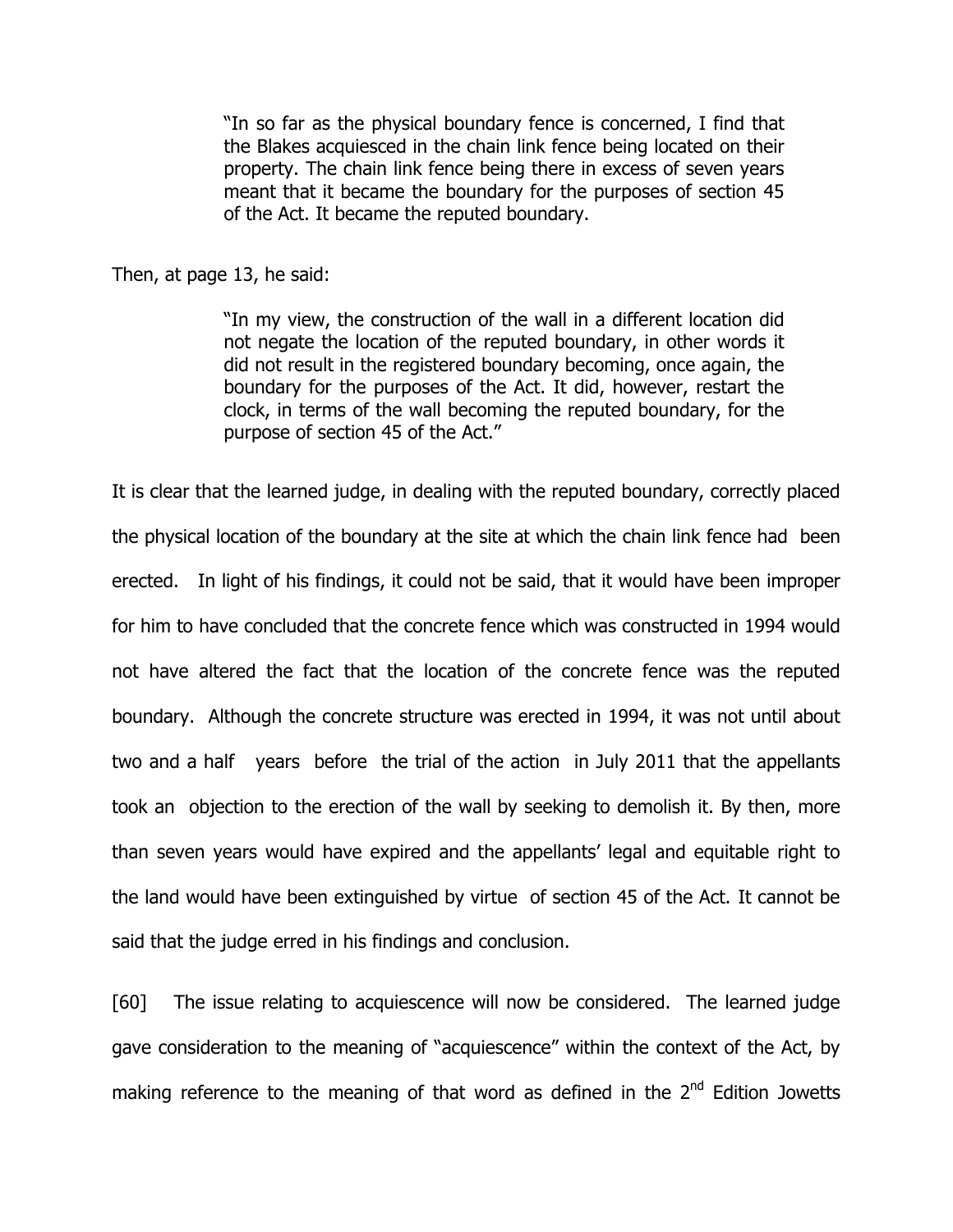Dictionary of English Law and also by alluding to dicta from several cases including:  $\textit{In}$ 

**Duke of Leeds v Earl of Amherst** (1846) 2 Ph 117 and Bell v Alfred Franks and

**Bartlett and Co** (1980) 1 All ER 356. In **Duke of Leeds v Earl of Amherst** Lord

Cottenham said at page 124:

"If a party having a right stands by and sees another dealing with the property in a manner inconsistent with that right and makes no objection while the act is in progress, he cannot afterwards complain this is the proper sense of the word 'acquiescence'."

## [61] In **Bell v Alfred Franks and Bartlett** at page 360 Shar LJ said:

"What is meant by acquiescence? It may involve more than a merely passive attitude, doing nothing at all. It requires an essential factor that there was knowledge of what was acquiesced in."

Referring to **Weldon v Dicks** (1878) 10 Ch D 247 in which Malins V-C said at page

262 that "this court never binds parties by acquiescence where there is no knowledge",

the learned judge stated that it appears that knowledge is an essential criterion of

acquiescence. At page 11 of his judgment, after reviewing the meaning and the various

dicta in respect of the term acquiescence, he said:

"It would seem that a mere initial objection to a breach may be deemed supplanted by acquiescence. If there is no effort to seek redress against the violation of one's right within the period of limitation."

Then at page 14 he said:

The Blakes, by their inactivity for a period of over twelve years, despite being of the view that the Hunts had wrongly enclosed their property by placing a boundary fence in an incorrect position, failed to take any step to correct the situation. Their initial objection, upon discovering the encroachment in 1991 became by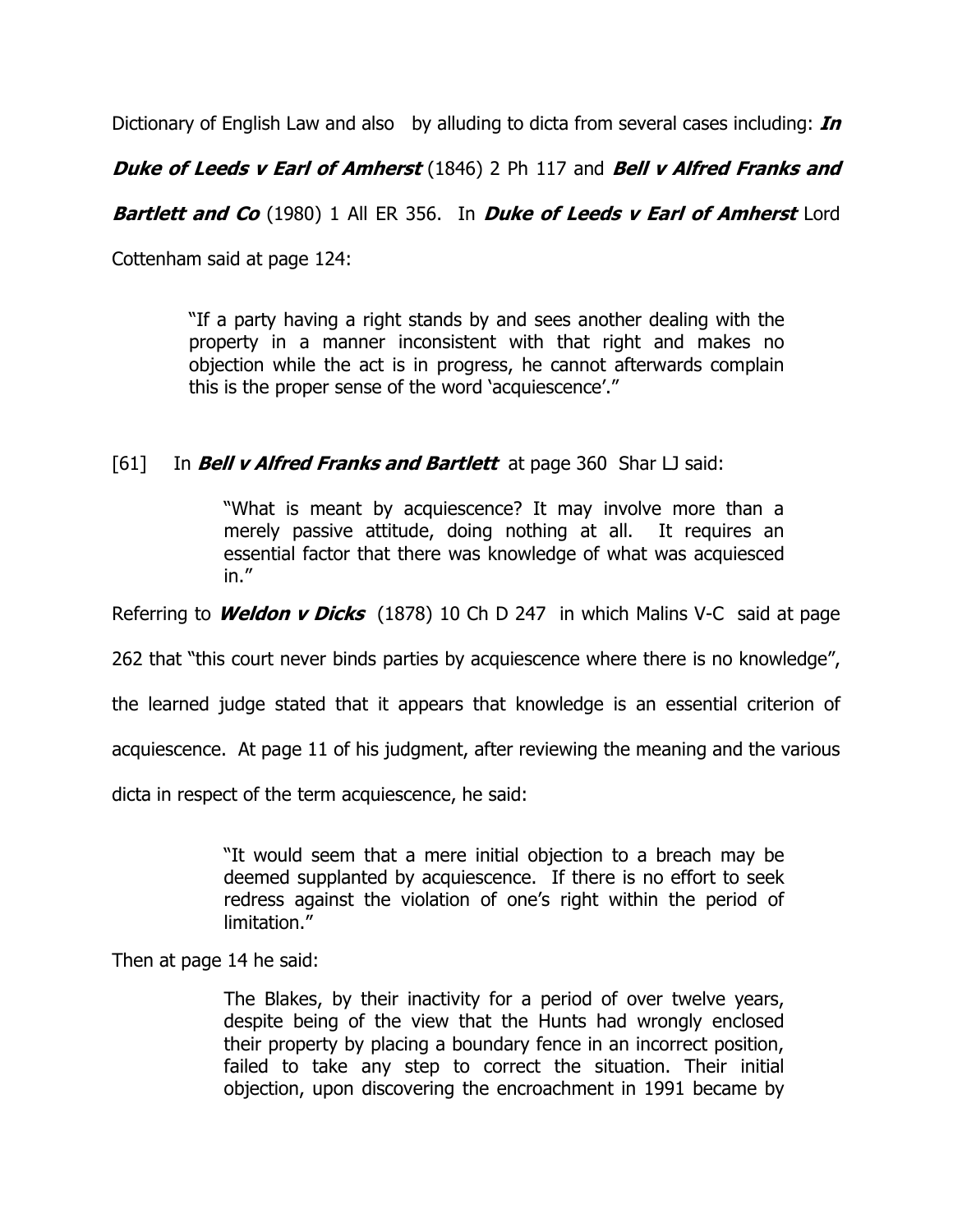2004, acquiescence to the location of the boundary fence as the boundary."

[62] The learned judge's conclusion that the appellants acquiesced in the chain link fence being placed on their property and that the construction of the wall in a different location was inconsequential in that it did not affect the registered boundary becoming the new reputed boundary cannot be faulted.

[63] In his review of the law and the evidence, the learned judge properly and adequately dealt with the issue of the respondents' factual possession of the land and their intention to dispossess the appellants of it. We cannot say he was wrong in arriving at his conclusion.

[64] The cases of Trace Enterprises Macadam United v Drug, Keelgrove **Properties Ltd v Botany Weaving Mills Limited and Kellcher** cited by Mr Williams do not assist the appellants. The cases are of Irish origin and the matters were grounded in the Irish Limitation of Actions Act which expressly speaks to adverse possession. Our Limitation of Actions Act does not. Remarkably, in  $Pye$  Lord Browne -Wilkinson stated that after 1833, the concept of adverse possession ought not to have found a place in judicial decisions and that although the term re-appeared in the English Limitation of Action Act of 1939 and in the schedule of the Limitation of Actions Act of 1980, it does not assist in proving whether a squatter is in possession of disputed land - see page 434.